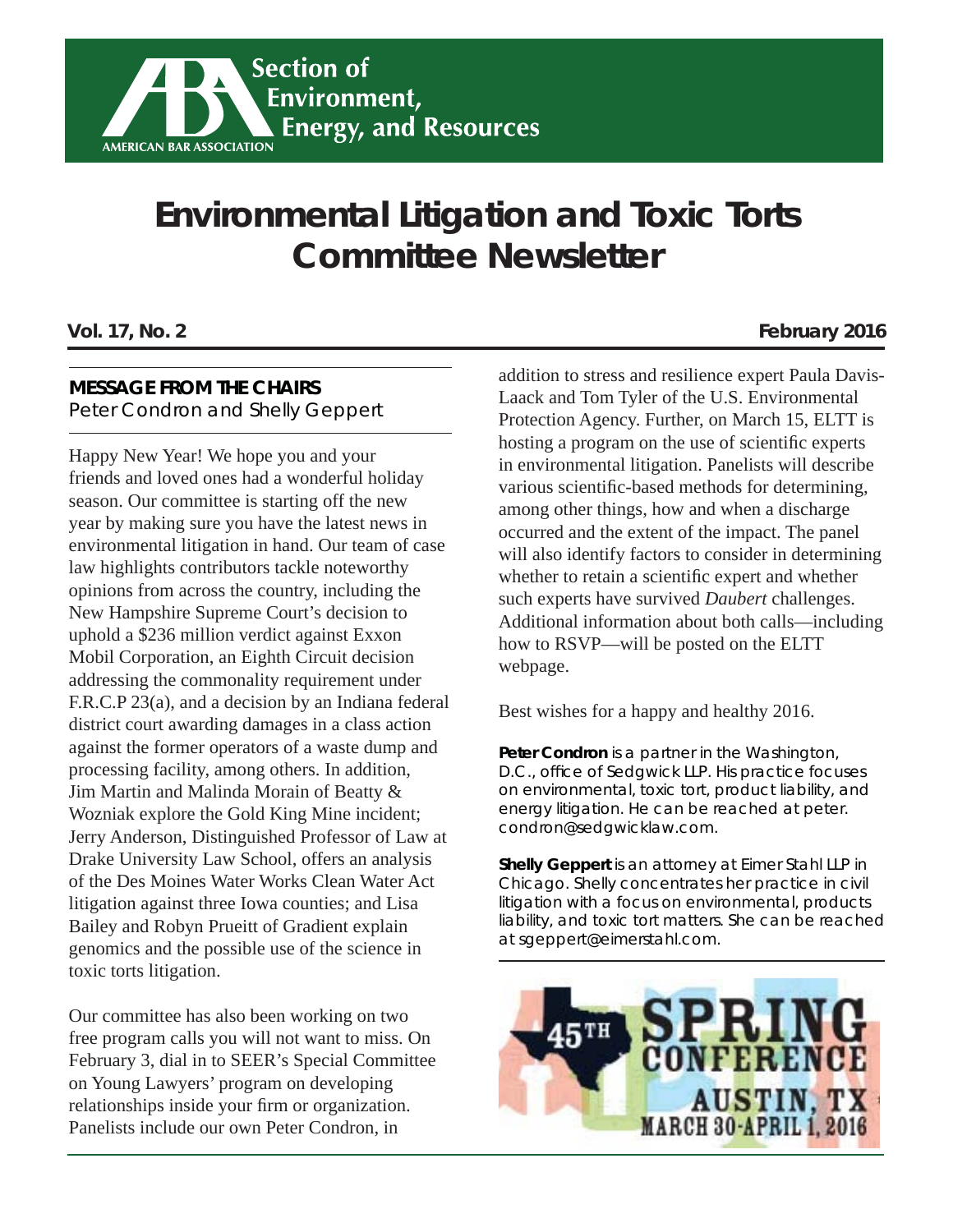**Environmental Litigation and Toxic Torts Committee Newsletter Vol. 17, No. 2, February 2016 Stephen Riccardulli and Lisa Gerson, Editors** *In this issue:* **Message from the Chairs** Peter Condron and Shelly Geppert.......................1 **Case Law Highlights Northeast Second Circuit Sends General Ballast Water Discharge Permit Back to EPA** Scott E. Kauff and Nathan Short............................3 **U.S. District Court Grants Judgment on the Pleadings and Summary Judgment to Successors of Nuclear Processing Plant** Scott E. Kauff and Nathan Short.............................4 **New Hampshire Supreme Court Upholds \$236 Million MTBE Jury Verdict Against Exxon Mobil and Strikes Imposition of Trust** Scott E. Kauff and Nathan Short............................5 **Case Law Highlights Southeast D.C. Circuit Denies Sierra Club's Attempt to Require NEPA Review of Entire Pipeline** Matthew Thurlow .....................................................7 **Court Allows Coal Ash Citizen Suit to Move Forward Despite Pending Lawsuit in State Court** Matthew Thurlow .....................................................8 **Case Law Highlights Mid-Continent Putative Class Members' Fear of Potential Environmental Contamination Not Sufficient to Establish Commonality Given Absence of Evidence of Common Contamination** Lisa Cipriano ............................................................10 **Environmental Waste Disposal Broker Subject to "Arranger" Liability Under CERCLA and Texas Solid Waste Disposal Act** Lisa Cipriano ............................................................11 **Case Law Highlights Midwest Mesothelioma Latency Period Exceeds Statute of Repose for Occupational Disease Claim, Widow Barred from Civil Suit Against Employer** Chris Johnson ...........................................................13 **Court Grants Default Judgment, Damages, and Attorneys' Fees Against Waste Dump and Its President** Whitney Jones Roy and Alison N. Kleaver ............14 **Case Law Highlights** Newsletter.

| Case Law Highlights<br><b>Mountain/West Coast</b><br>Court Denies Preliminary Injunction to Prevent<br>Implementation of Measures Protecting Sage-<br><b>Grouse Species</b><br>Whitney Jones Roy and Alison N. Kleaver16                                                   |
|----------------------------------------------------------------------------------------------------------------------------------------------------------------------------------------------------------------------------------------------------------------------------|
| Court Finds No Operator or Arranger Liability Based<br>on Land Ownership in CERCLA Mining Case<br>Whitney Jones Roy and Alison N. Kleaver17                                                                                                                                |
| Environmental Groups' Challenge to Proposed<br>Massive Land Development Upheld by California<br><b>Supreme Court</b>                                                                                                                                                       |
| <b>Gold King Mine Incident</b>                                                                                                                                                                                                                                             |
| The Des Moines Water Works Lawsuit                                                                                                                                                                                                                                         |
| Genomics in Toxic Tort Litigation-Are We There Yet?<br>Lisa A. Bailey, Ph.D., and                                                                                                                                                                                          |
| About the editors<br>Stephen Riccardulli is a partner in the New York<br>office of Norton Rose Fulbright. His practice focuses<br>on product liability, environmental, and toxic<br>tort litigation. He can be reached at stephen.<br>riccardulli@nortonrosefulbright.com. |
|                                                                                                                                                                                                                                                                            |

Lisa Gerson is a partner in the New York office of *McDermott Will & Emery LLP. Her practice focuses on product liability, environmental, toxic tort, and commercial litigation. She can be reached at lgerson@mwe.com.* 

Copyright © 2016. American Bar Association. All rights reserved. No part of this publication may be reproduced, stored in a retrieval system, or transmitted in any form or by any means, electronic, mechanical, photocopying, recording, or otherwise, without the prior written permission of the publisher. Send requests to Manager, Copyrights and Licensing, at the ABA, by way of www.americanbar.org/reprint.

Any opinions expressed are those of the contributors and shall not be construed to represent the policies of the American Bar Association or the Section of Environment, Energy, and Resources. or the editors of the Environmental Litigation and Toxic Torts Committee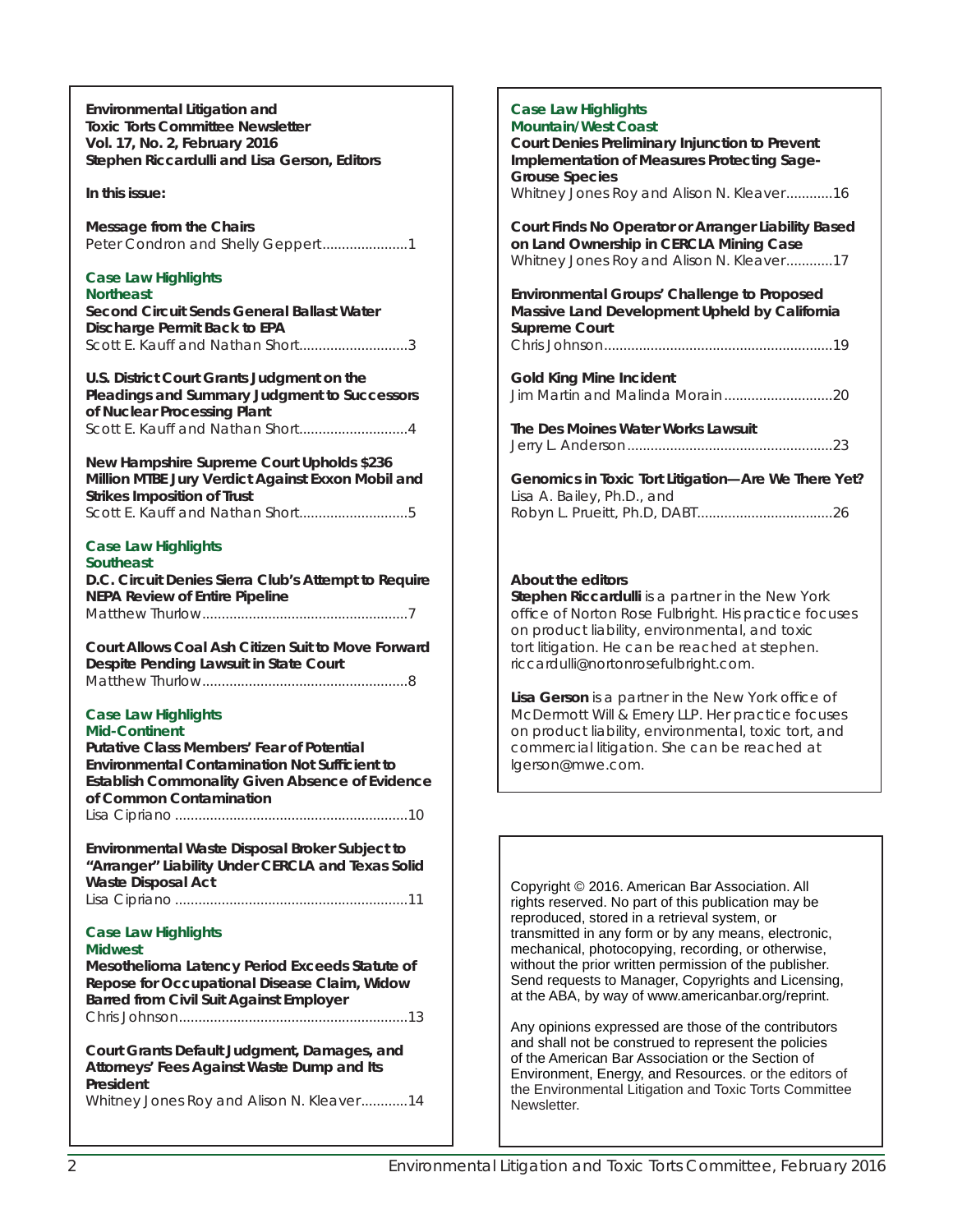#### **CASE LAW HIGHLIGHTS NORTHEAST**

#### **SECOND CIRCUIT SENDS GENERAL BALLAST WATER DISCHARGE PERMIT BACK TO EPA** Scott E. Kauff and Nathan Short

*Natural Resources Defense Council v. U.S. E.P.A.***, Civ. Nos. 13-1745(L), 13-2393(CON), 13-2757(CON), 2015 WL 9245015 (2d Cir.**  Dec. 18, 2015) Four environmental groups filed petitions for review of the U.S. Environmental Protection Agency's (EPA) issuance of a National Pollutant Discharge Elimination System (NPDES) Vessel General Permit (2013 VGP) pursuant to section 402(a) of the Clean Water Act (CWA), 33 U.S.C. § 1342, regulating the discharge of ballast water from ships. *Natural Resources Defense Council v. U.S. E.P.A.*, Civ. Nos. 13-1745(L), 13- 2393(CON), 13-2757(CON), 2015 WL 9245015 (2d Cir. Dec. 18, 2015). Ballast water, which is taken on or discharged by ships to compensate for changes in the weight of cargo and fuel, can contain "organisms and their eggs and larvae, as well as sediment and pollutants" that are ejected into surrounding water bodies. *Id.* at \*1. Ballast water discharge is "one of the primary ways that invasive species are spread from one waterbody to another." *Id.* (citation omitted). The Second Circuit found that "EPA acted arbitrarily and capriciously in issuing parts of the 2013 VGP, and therefore remand[ed] this matter to the EPA for further proceedings." *Id.* at \*2.

*Technology-Based Effl uent Limitations.* The court found that EPA acted arbitrarily and capriciously when it did not adequately explain "why standards higher than the [*International Convention for the Control and Management of Ships' Ballast Water and Sediments* (IMO Standard)] should not be used given available technology." *Id.* at \*9. The court reasoned that EPA should have looked at available ballast water technology systems (some of which are identified in a 2011 Science Advisory Report (SAB Report), a report requested by EPA) and adjusted its standard accordingly. *Id.* at \*9–10. As

EPA did not, it failed to set permit limits that reflect the CWA's best available technology economically available (BAT) requirement. *Id*.

The court similarly criticized EPA's failure to consider onshore ballast water treatment systems, in addition to shipboard treatment systems. *Id.* at \*11–14. The court found EPA largely to blame, noting EPA's efforts to exclude information of onshore options in the SAB Report. *Id.* at \*12. Recognizing that while there were not any onshore ballast water treatment facilities, onshore water treatment facilities may be "available" as they do exist in other industries. *Id*. at \*11. Ultimately, the record contained insufficient information for the court to assess whether onshore ballast water treatment systems were "available." *Id* at \*12*.* 

The court did, however, accept EPA's decision to not set numeric technology-based effluent limitations (TBELs) for viruses and protists in light of the lack of data sufficient to set appropriate testing parameters and EPA's representation that it would consider numeric TBELs in the next VGP. *Id.* at \*14–15.

However, an exemption from numeric ballast water discharge limits for post-2009 vessels that sail exclusively in the Great Lakes (known as "Lakers") was found to be deficient. *Id.* at \*15–16. In reaching this conclusion, the court cited the technology-forcing purpose of BATs, EPA's disregard of onshore treatment systems, similar ballast water treatment challenges of pre- and post-2009 Lakers and the absence of an "appropriate and factually-supported cost-benefit analysis." *Id.* 

*Water Quality-Based Effluent Limitations.* Recognizing that TBELs are insufficient to maintain water quality-based effluent limitations (WQBELs) in this context, the court found that EPA's use of narrative, as opposed to a numeric, WQBELs fell short. *Id.* at \*16. The court accepted petitioners' reasoning that WQBELs must "ensure compliance with water quality standards." *Id*. Here, the 2013 VGP narrative WQBEL standard did not provide a shipowner sufficient guidance nor did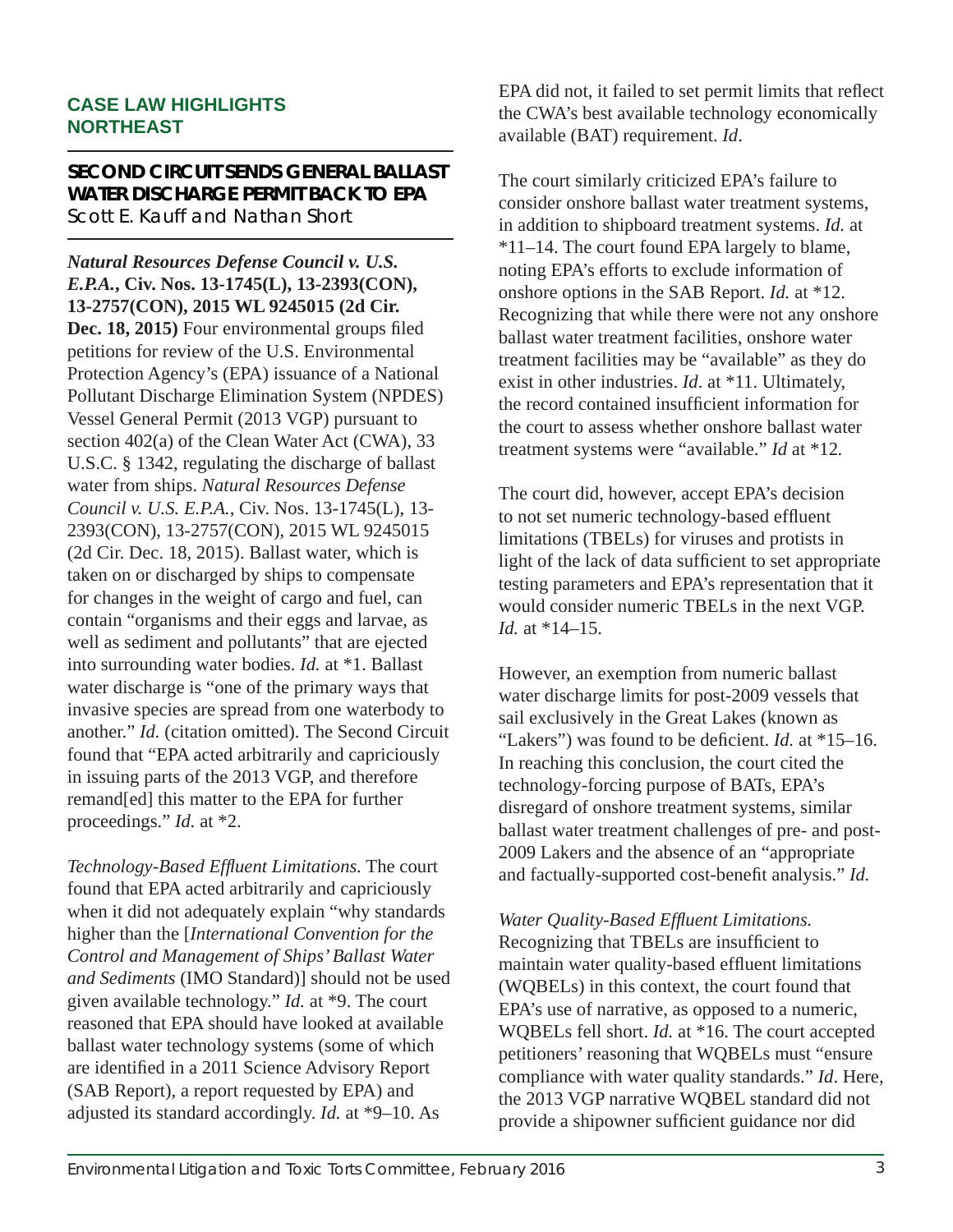it provide information sufficient for a permitting authority to evaluate a shipowner's compliance. *Id.* 

*Monitoring and Reporting Requirements for TBELs and WQBELs.* The 2013 VGP's (1) "functionality monitoring" (i.e., verifying the functionality of a ballast water treatment system) and (2) required testing for two "indicator" bacteria were upheld. *Id.* at \*20–21. These requirements were held to be consistent with CWA regulations that "allow for monitoring quantities other than mass or volume, namely some 'other measurement specified in the permit for each pollutant limited in the permit.'" *Id.* at \*20 (internal alteration and citation omitted).

However, the 2013 VGP's monitoring requirements for WOBELs were deemed to be insufficient. *Id.* at \*21. The court reasoned that there was "no requirement to report actual volumes, locations, or composition of ballast water discharges." *Id.* As such, determining compliance with the WQBELs, as required by CWA regulations, was not possible and therefore such monitoring requirements were insufficient. *Id.* 

#### **U.S. DISTRICT COURT GRANTS JUDGMENT ON THE PLEADINGS AND SUMMARY JUDGMENT TO SUCCESSORS OF NUCLEAR PROCESSING PLANT**

Scott E. Kauff and Nathan Short

*McMunn v. Babcock & Wilcox Power Generation Group Inc.***, 2015 WL 5472936 (W.D. Pa. Sept. 15, 2015),** *appeal docketed***, No. 15-3653 (3d Cir. Nov. 5, 2015)** The U.S. District Court for the Western District of Pennsylvania accepted the report and recommendation of a U.S. magistrate judge and granted judgment on the pleadings and summary judgment in favor of successors in interest to a nuclear processing facility in the Borough of Apollo, Pennsylvania, for 15 actions brought by individuals that lived and worked near the Apollo facility under the Price-Anderson Act (PAA), Atomic Energy Act, and state law claims. *McMunn v. Babcock & Wilcox Power Generation Group Inc.*, 2015 WL 5472936 (W.D. Pa. Sept.

15, 2015), *appeal docketed*, No. 15-3653 (3d Cir. Nov. 5, 2015). Previous rulings "limited [plaintiffs' claims] to theories of exposure based upon inhalation of [enriched uranium] released from the Apollo facility during the period of its operation." *Id.* at \*5.

*Price-Anderson Act Preemption of State Law Claims.* The PAA, with certain exceptions, "provides for a federal cause of action for 'public liability actions,' and defines 'public liability' as 'any legal liability arising out of or resulting from a nuclear incident or precautionary evacuation.'" *Id.* at \*7. State law substantive rules of decisions are applicable "unless such law is inconsistent with the provisions of the [PAA]." *Id.* (citing 42 U.S.C. § 2014(hh). Furthermore, the Nuclear Regulatory Commission's regulations set forth the applicable standard of care. *Id.* at \*7 (citing *In re TMI Litig. Cases Consolidated II*, 940 F.2d 832, 859 (3d Cir. 1991)). While a previous Third Circuit opinion held that "'federal law determines the standard of care and preempts state tort law'" (quoting *In re TMI*, 67 F.3d 1103, 1107 (3d Cir. 1995)), the court nonetheless reviewed plaintiffs' state law claims to determine whether they were "consistent with the PAA." *McMunn*, 2015 WL 5472936, at \*9. The court ultimately determined that plaintiffs' negligence, negligence per se, absolute or strict liability, civil conspiracy, misrepresentation and concealment and wrongful death and survival claims "were preempted by the PAA and that they would impose liability in a manner inconsistent with the standards under the [PAA]." *Id.* at \*11, \*30–31.

*Breach of Duty.* "The regulatory standard applicable to the emission of radionuclides in airborne effluent to off-site areas where they may be inhaled by members of the public during the period when the Apollo facility operated (1957–1983) was 10 C.F.R. § 20.106 [titled] 'Radioactivity in effluents to unrestricted areas.'" *Id.* at \*13. Violations occur when emissions are released to unrestricted areas that exceed average concentrations over a period up to a year. *Id.* at \*14–15. While the plaintiffs provided evidence of discrete instances of emissions that exceeded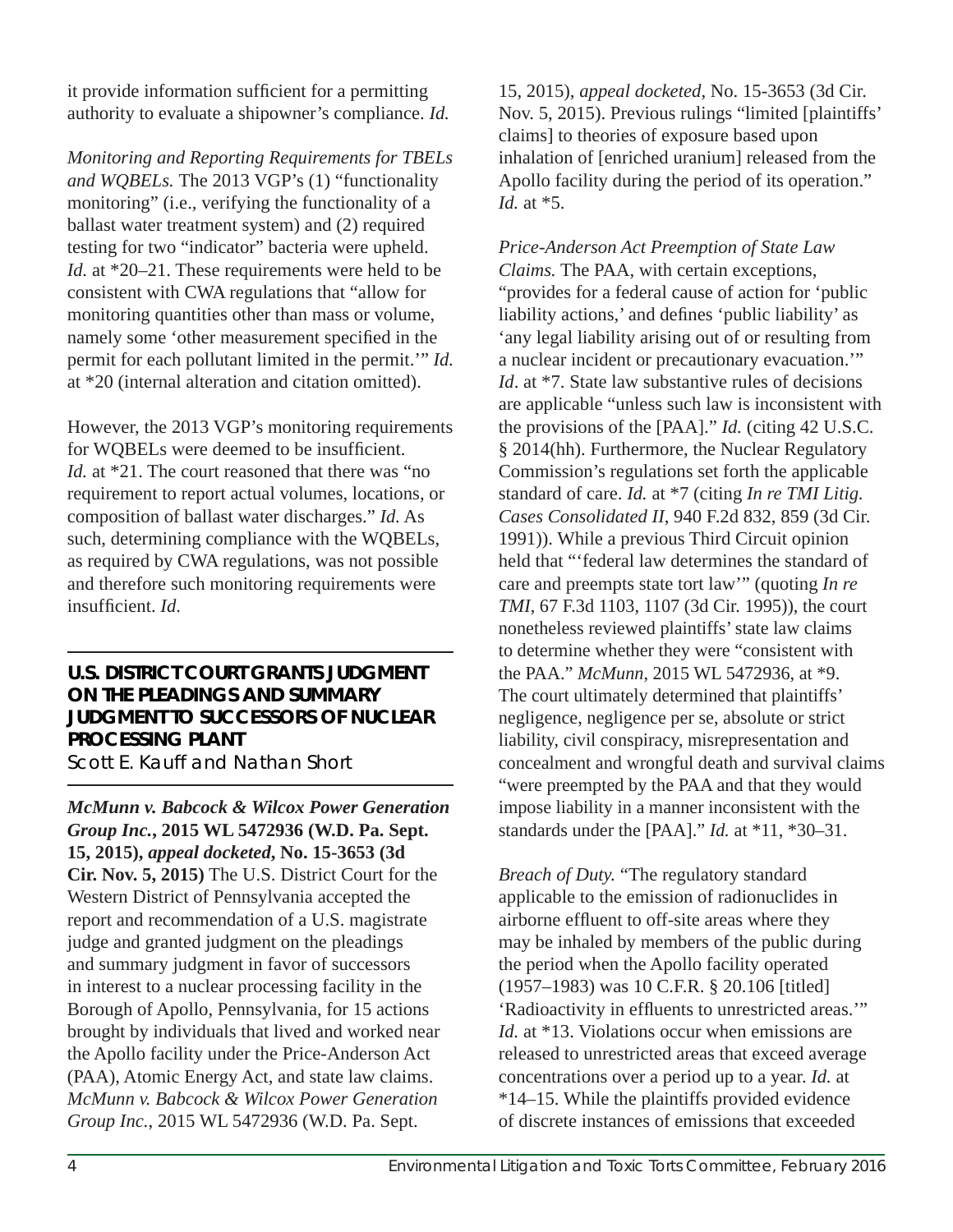numeric emissions limits, the court held that such discrete instances did not amount to a violative exceedance of average concentrations. *Id.* at \*17–34. The court also found that plaintiffs' expert "committed a clear *error of* law" by "erroneously appl[ying] the unadjusted concentration limits as measured at the stacks, not at the boundaries" of the restricted area. *Id.* at \*33. Plaintiffs also failed to provide sufficient "evidence of their exposure to inhaled uranium from the Apollo plant and an estimate of the doses they received which caused their cancers." *Id.* at \*44.

*Law of the Case Doctrine and Estoppel.* The court declined to apply the discretionary law of the case doctrine in the context of previous *Daubert* opinions on similar causation issues. The court held that plaintiffs failed to explain how it was acceptable for its experts to rely on dose information provided by an expert in a related case with similar claims involving different individuals. Additionally, the court denied plaintiffs' argument that defendants were responsible for missing evidence and therefore should be estopped from challenging the sufficiency of plaintiffs' exposure and dosage evidence. *Id.* at \*47. Plaintiffs argued that the defendant-caused missing evidence made a relaxed standard of proof appropriate. The court, however, held that while a relaxed standard of proof had been allowed to prove the amount of loss, plaintiffs failed to explain how a relaxed standard is appropriate for proving the "causation of loss." *Id.* Moreover, the court in reaching this conclusion found plaintiffs' failure to employ known "methods for dealing with missing data" was a burden "they [had] not met." *Id.* at \*48.

#### **NEW HAMPSHIRE SUPREME COURT UPHOLDS \$236 MILLION MTBE JURY VERDICT AGAINST EXXON MOBIL AND STRIKES IMPOSITION OF TRUST**

Scott E. Kauff and Nathan Short

*State v. Exxon Mobil Corp.***, Civ. Nos. 2013-0591, 2013-0668, 2015 WL 5766678 (N.H. Sup. Ct. 2015)** The state of New Hampshire (the State) sued Exxon Mobil Corporation (ExxonMobil) and others in the oil industry seeking damages for groundwater contamination caused by the gasoline additive methyl tertiary butyl ether (MTBE), an oxygenate added to gasoline to reduce gasoline emissions in response to the Environmental Protection Agency's (EPA) implementation of the 1990 amendment to the Clean Air Act through the Reformulated Gasoline Program (RFG Program). The New Hampshire Supreme Court upheld a jury verdict against ExxonMobil awarding approximately \$236 million in damages and struck the imposition of a trust on a portion of this award. *State v. Exxon Mobil Corp.*, Civ. Nos. 2013-0591, 2013-0668, 2015 WL 5766678 (N.H. Sup. Ct. 2015).

Notwithstanding ExxonMobil's failure to preserve its separation of powers and due process grounds for appeal, the court denied ExxonMobil's argument and agreed with the trial court's finding that there is no language in the Oil Discharge and Disposal Cleanup Fund or the Gasoline Remediation and Elimination of Ethers Fund that indicates "a legislative intent to preclude the damages sought by the State in this case." *Id.* at \*5. The court also denied ExxonMobil's argument that the State "waived its right to sue for harm from MTBE" when it opted in to the RFG Program and held that the trial court's jury instruction regarding any State misconduct (i.e., the State's knowledge of the dangers of MTBE) was sufficiently similar to an implied waiver jury instruction and was at worst harmless error. *Id.* at \*5–6. The court also, consistent with several other federal courts, "rejected the issue of preemption and MTBE." *Id*. at \*11 (citations omitted). Notwithstanding EPA's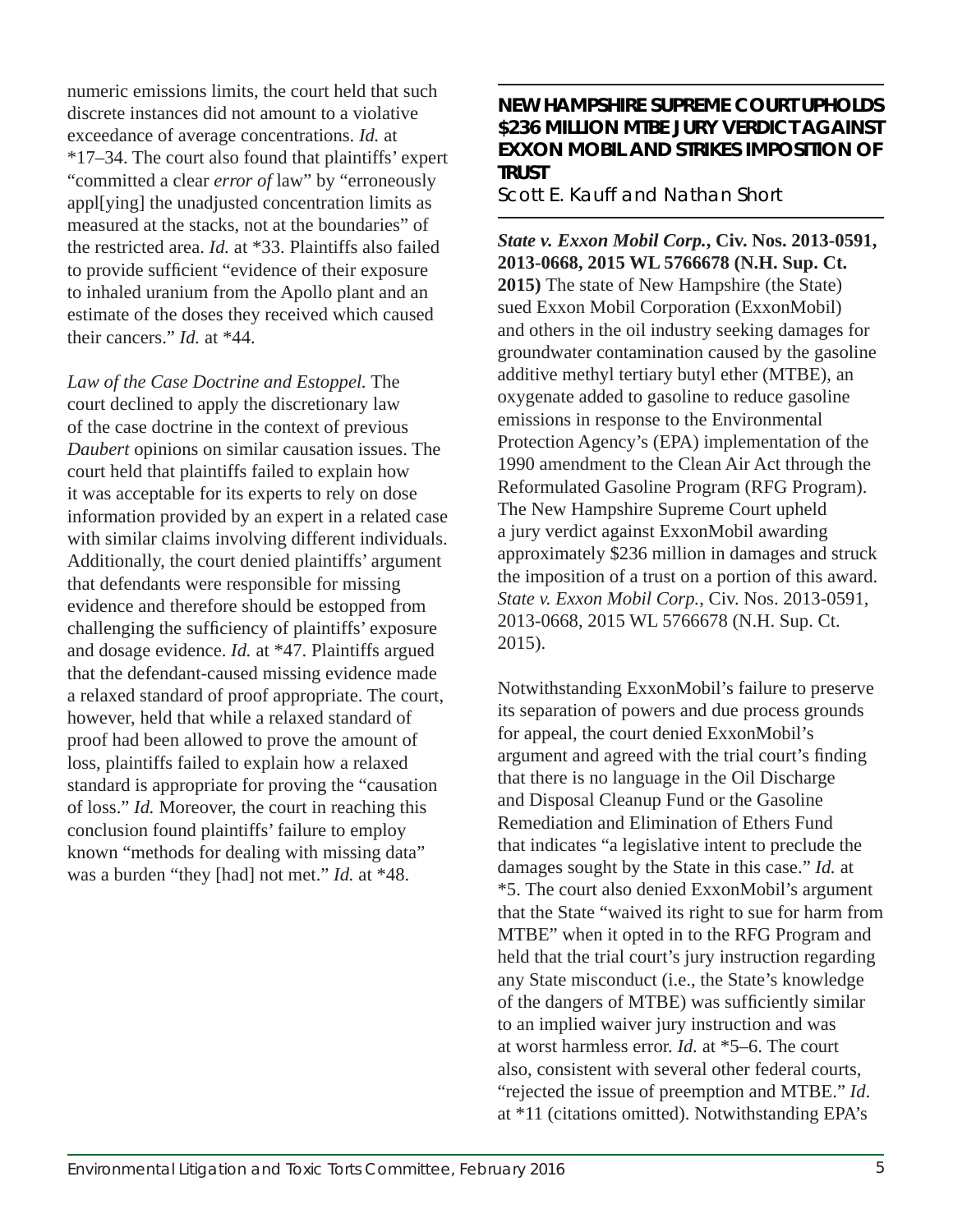certification of RFG Program gasoline blends, including those containing MTBE (*id.* at \*8), the court found that there was no conflict preemption because "'the Clean Air Act itself contains no language mandating that ExxonMobil have a choice among oxygenates.'" *Id.* at \*9 (internal alterations omitted). As to the sufficiency of evidence regarding ExxonMobil's breach of the standard of care, the court cited several historic events (as early as 1984) concerning ExxonMobil's knowledge of MTBE and groundwater contamination and found the evidence presented at trial sufficient. ExxonMobil's argument that it had no duty to warn the State "as sovereign, rather than as end user or consumer, of the characteristics of MTBE gasoline" (*id.* at \*14) was denied, accepting the State's argument that ExxonMobil warned no one, including "'the State regulator, the State as an end user, or the citizenry represented by the State as *parens patriae*.'" *Id*. at 15.

The court also approved the application of market share liability (shifting the burden of identification of causation to defendants) reasoning that "based upon our willingness to construct judicial remedies for plaintiffs who would be left without recourse due to impossible burdens of proof, applying market share liability was justified." *Id.* at \*22. Further, "the State faced an impossible burden of proving which of several MTBE gasoline producers caused New Hampshire's groundwater contamination." *Id*. Ultimately, the trial court's ruling that "the jury was entitled to determine that ExxonMobil could be held liable for its percentage of the supply market" was upheld. Additionally, the presentation of a statewide proof model comprised of "statistical evidence and extrapolation to prove injury-in-fact" also passed muster. *Id.* at \*26. The court further found that ExxonMobil was not "denied 'a meaningful opportunity'" to present affirmative defense evidence concerning the apportioning of liability to nonparties. *Id.* at \*29. Nor did ExxonMobil preserve its argument challenging the *parens patriae* standing of the State. *Id.*

The court also held that damages for an expert's approximation of future well impacts (stemming from a current injury) were based on sufficient evidence in the record and were therefore fit for judicial determination and thus ripe. *Id.* The court upheld the award of prejudgment interest for past and future damages reasoning that the legislature's intent in the applicable statute was to provide for such legal interest in "'all cases where the trial court awarded money to the party entitled to be compensated.'" *Id.* at \*33 (quoting *In the Matter of Liquidation of Home Ins. Co.*, 89 A.3d 165, 170 (N.H. Sup. Ct. 2014)).

Finally, the court granted the State's crossappeal challenging the imposition of a trust on approximately \$195 million of the damages. *Id.* at 33–34. Recognizing that the trial court has the discretion to afford equitable relief in particular cases, the trial court's imposition of a trust premised on the State's *parens patriae* standing was found to be unpersuasive in light of case law requiring lump-sum money judgments for tort law causes of action. *Id.* 

**Scott E. Kauff** *and* **Nathan Short** *are Of Counsel with the Law Offi ces of John K. Dema, P.C. They both concentrate in complex environmental and toxic torts litigation, including representation of natural resource trustees. They can be reached at skauff@ lojkd.com and npshort@lojkd.com.* 



**2016 Award for Distinguished Achievement in Environmental Law and Policy** 

**This award recognizes individuals** 

**or organizations who have distinguished themselves in environmental law and policy, contributing signifi cant leadership in improving the substance, process or understanding of environmental protection and sustainable development.**

> **Nomination deadline: May 9, 2016 www.ambar.org/EnvironAwards**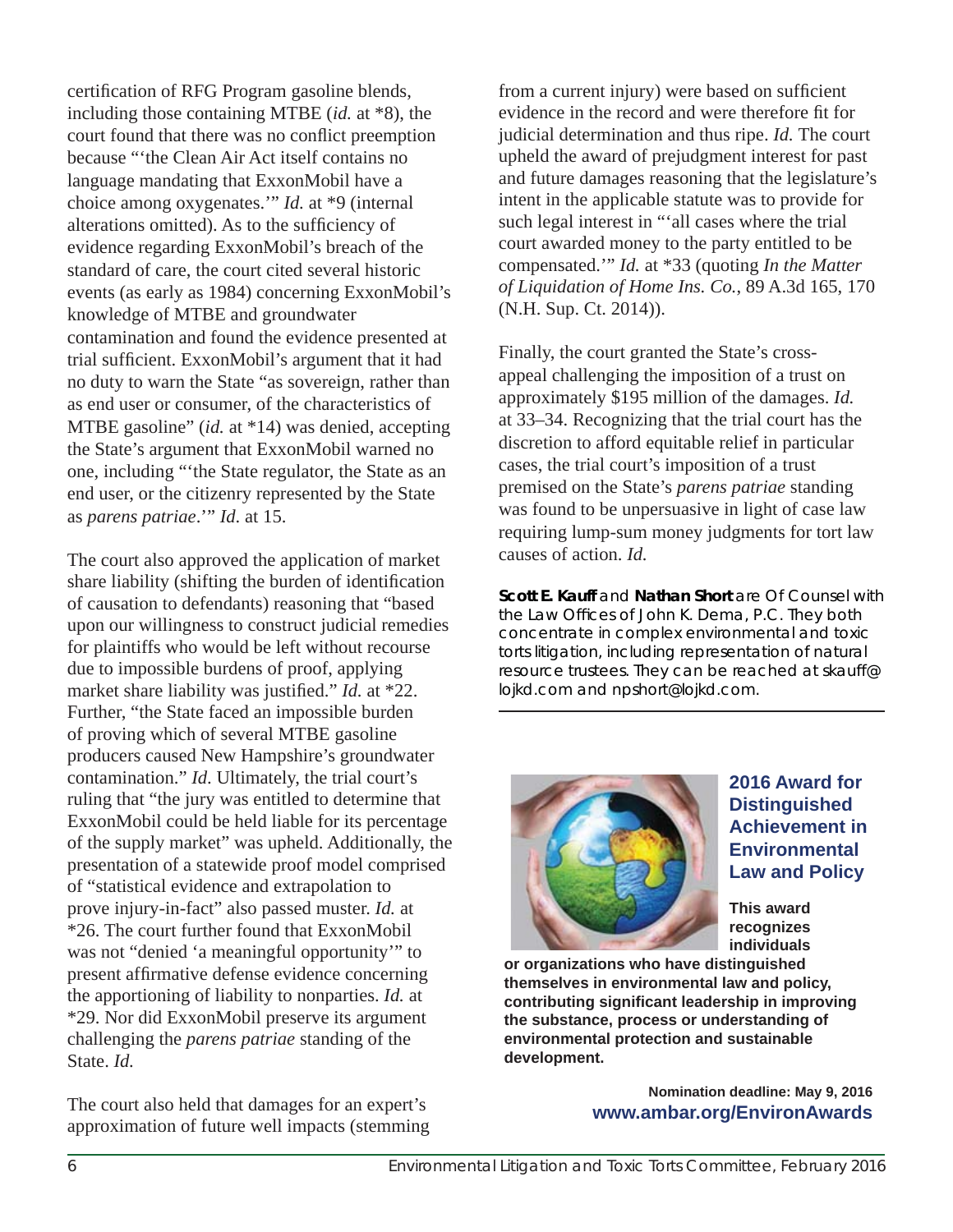#### **CASE LAW HIGHLIGHTS SOUTHEAST**

#### **D.C. CIRCUIT DENIES SIERRA CLUB'S ATTEMPT TO REQUIRE NEPA REVIEW OF ENTIRE PIPELINE**

Matthew Thurlow

*Sierra Club v. United States Army Corps of Engineers***, 803 F.3d 31 (D.C. Cir. Sept. 29, 2015)**  On September 29, 2015, the U.S. Court of Appeals for the District of Columbia Circuit upheld the dismissal of National Environmental Policy Act (NEPA) and Clean Water Act claims brought by the Sierra Club based on the federal government's approval of the Flanagan South crude oil pipeline. *Sierra Club v. United States Army Corps of Engineers*, 803 F.3d 31 (D.C. Cir. Sept. 29, 2015). Sierra Club claimed that Enbridge Pipelines (FSP), LCC (Enbridge) should have been required to obtain regulatory approval under NEPA for the entire 593 miles of its Flanagan South pipeline (stretching from Illinois to Oklahoma), rather than just the portions of the pipeline that crossed federal lands and waterways. *Id.* at 34. The appellate court held that the federal agencies' regulatory actions, including granting easements for the pipeline, providing Clean Water Act verifications, and permitting the take of endangered species all of which were limited to only 5 percent of the pipeline—did not obligate the agencies to undertake a NEPA review of the entire pipeline. *Id.*

NEPA requires the federal government to evaluate the environmental impacts of its proposed actions and to inform the public of those impacts. *Id.*  at \*36. While NEPA requires evaluation of environmental impacts and public notice, it does not impose any substantive requirement that the federal government avoid environmental impacts: "The statute does not dictate particular decisional outcomes, but merely prohibits uninformed—rather than unwise—agency action." *Id.* at \*37 (internal citations omitted). In reviewing the impacts of the Flanagan South pipeline, the Army Corps of Engineers (Corps) and the Bureau of Indian Affairs prepared geographically limited environmental

assessments (EAs), and issued findings that the pipeline would have no significant impact on the environment. Because the agencies issued a finding of no significant impact (FONSI), they were not required to prepare an environmental impact statement (EIS) to assess the impacts of their actions or consider alternatives that might lessen the impacts. *Id.* at \*37–38.

Sierra Club did not challenge the intensiveness of the agencies' environmental review or their issuance of a FONSI, but argued that the agencies should have conducted a NEPA analysis of the entire crude oil pipeline. *Id.* at \*38. Sierra Club argued that the federal agencies' grant of easements on 1.3 miles on federal land near the Mississippi and Arkansas Rivers and 12.3 miles on Indian lands; the grant of verifications by the Army Corps of Engineers under a national permit for the pipeline's 1950 water crossings (spanning 13.7 miles); and U.S. Fish & Wildlife's preparation of an incidental take permit under section 7 of the Endangered Species Act for the entire pipeline (for take of the Indiana Bat and American Burying Beetle) were federal actions that should have triggered a NEPA review of the entire pipeline. *Id.* at \*38–42.

After denying Enbridge's challenge that the Sierra Club's claims were moot (because the pipeline had already been completed), the court dismissed each of Sierra Club's arguments. *Id.* at \*38–44. First, the court dismissed Sierra Club's argument that the Fish & Wildlife Service's (FWS) pipeline-level consultation under section 7 of the Endangered Species Act triggered a coextensive NEPA review on the basis that FWS's preparation of an incidental take statement was not a federal action because it was merely advice being provided by one federal agency to another. *Id*. at \*44. Likewise, the Clean Water Act verifications provided by four regional offices of the Army Corps of Engineers also were limited in geographic scope. The verifications only applied to the water crossings, the Corps did not assert jurisdiction over the rest of the pipeline, and the incidental take statements only applied at the segments of the pipeline under the jurisdiction of the Corps. *Id.* at \*46–48.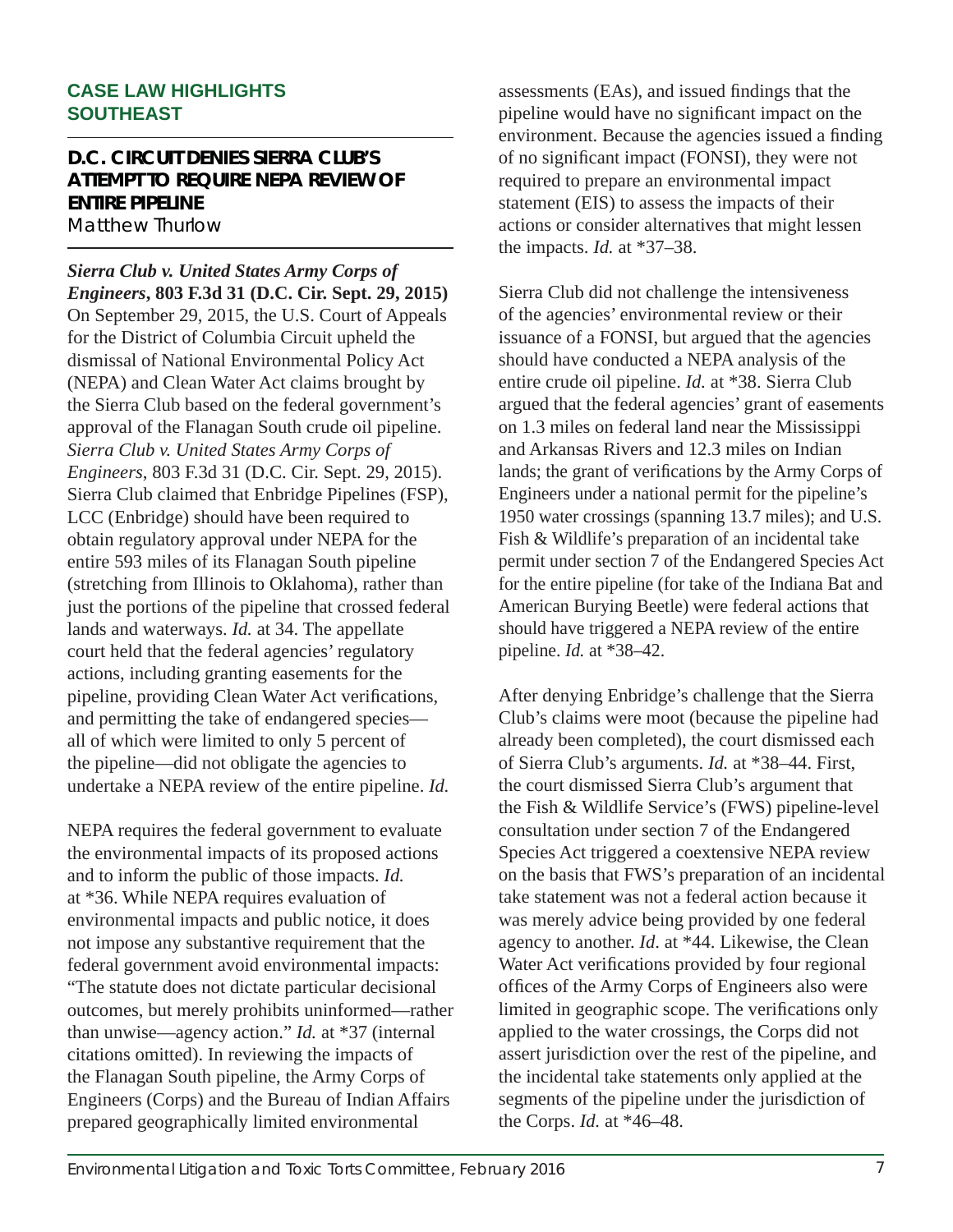After holding that the Sierra Club had waived its argument that the federal actions should be considered together as a single federal action subject to NEPA review, the court dismissed the Sierra Club's claims that a NEPA analysis of the entire pipeline was necessary because the federal government's regulatory actions were "connected actions," "cumulative actions," or were otherwise required under Corps policy guidance. *Id.* at \*49–50. The court also dismissed the Sierra Club's Clean Water Act claim that the Corps' assessment of the pipeline's water crossings was "unlawfully narrow and conclusory," and held that the Corps could assess the cumulative effects of the water crossings on a regional basis. *Id.* at \*54–56. Finally, the court upheld the district court's denial of Sierra Club's leave to amend its complaint because any such amendment would have been futile. *Id.* at \*57–58.

Judge Janice Rogers Brown concurred in the court's grant of summary judgment, but declined to join the majority opinion because less than 20 miles of the 600-mile pipeline was on federal land and, in Judge Rogers's view, the majority's decision "is needlessly circuitous, creating the impression that Sierra Club's challenges fail by a hairsbreadth rather than a hectare." *Id.* at \*61.

#### **COURT ALLOWS COAL ASH CITIZEN SUIT TO MOVE FORWARD DESPITE PENDING LAWSUIT IN STATE COURT** Matthew Thurlow

*Yadkin Riverkeeper, Inc. v. Duke Energy Carolinas, LLC***, No. 1:14-cv-753, 2015 U.S. Dist. LEXIS 14293 (M.D.N.C. Oct. 20, 2015)**  On October 20, 2015, the District Court for the Middle District of North Carolina denied a motion to dismiss claims brought by Yadkin Riverkeeper, Inc. and Waterkeeper Alliance, Inc. (Riverkeepers) against Duke Energy Carolinas, LLC (Duke Energy) stemming from alleged violations of the Clean Water Act at Duke Energy's Buck Steam Station Power Plant (Buck Plant).

*Yadkin Riverkeeper, Inc. v. Duke Energy Carolinas, LLC*, No. 1:14-cv-753, 2015 U.S. Dist. LEXIS 14293 (M.D.N.C. Oct. 20, 2015). Although the North Carolina Department of Environment and Natural Resources (DENR) had already brought a complaint against Duke Energy for violations of state law following alleged releases of coal ash from lagoons at the Buck Plant, the court permitted the Riverkeepers' Clean Water Act claims to move forward because the claims were not preempted by the Act's "diligent prosecution" bar to citizen suits.

The Clean Water Act prohibits the discharge of pollutants into the waters of the United States except in compliance with certain provisions of the Act, including the Act's National Pollutant Discharge Elimination System (NPDES) permit program. 33 U.S.C. § 1311(a). Primary enforcement authority under the Clean Water Act rests with the federal government and the states, but the Act also includes a citizen suit provision that authorizes private citizens "to bring suit against any NPDES permit holder who has allegedly violated its permit." 33 U.S.C. § 1365; *Yadkin*, 2015 U.S. Dist. LEXIS at \*3. Citizen suits are subject to two key limitations under the Act. First, citizens must provide 60 days' prior notice of their intent to sue to EPA, the state, and the violator to allow the government an opportunity to initiate its own enforcement proceedings. Second, citizen suits are barred if EPA or the state already is "diligently prosecuting" the action in civil or criminal proceedings in state or federal court. *Id*. at \*3–4.

The Riverkeepers alleged that Duke Energy violated the Clean Water Act by disposing of coal ash over a 90-year period into three unlined lagoons, spanning 170 acres at the Buck Plant. *Id.* at \*5. In August 2013, DENR filed a civil enforcement action against Duke Energy for unpermitted discharges from the lagoons through engineered seeps and for exceedances of groundwater quality standards. *Id.* at \*5–6. In September 2014, the Riverkeepers filed a separate suit in federal court against Duke Energy alleging (1) unpermitted discharges through engineered and non-engineered seeps and unpermitted pipes; (2)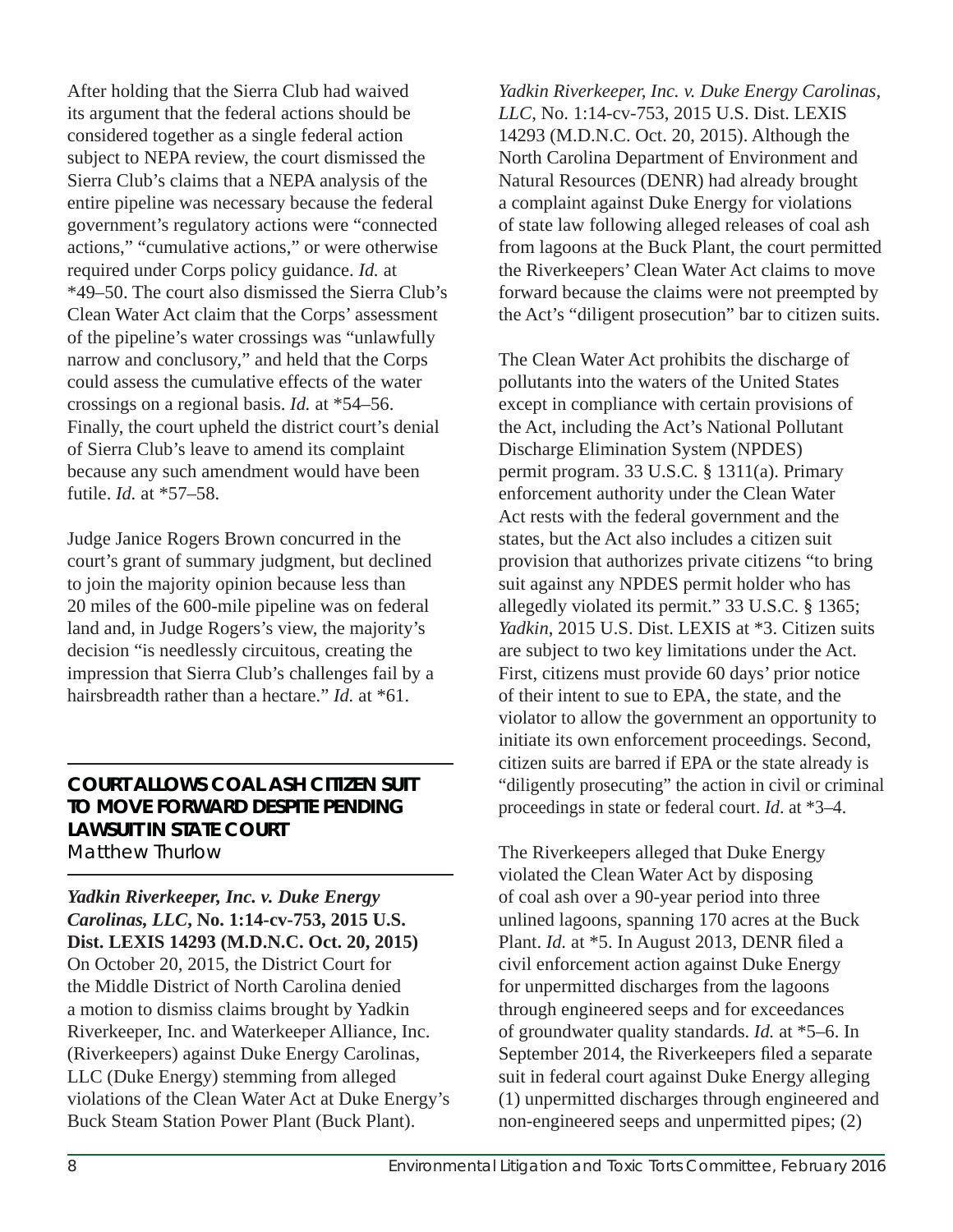pollution of groundwater hydrologically connected to the Yadkin River, High Rock Lake, and their tributaries; (3) failure to properly dispose of coal ash at the Buck Plant under Duke Energy's NPDES permit, and to prevent ash from entering state waters and waters of the United States; and (4) failure to meet dam design and dam safety requirements in Duke Energy's NPDES permit. *Id.* at \*6–8.

Although several of the Riverkeepers' allegations were similar to the claims brought in state court, the district court determined that they were not barred by DENR's pending proceedings against Duke Energy. In evaluating whether the Riverkeepers' claims were already being diligently prosecuted, the court first compared the pleadings in the two cases to determine if the lawsuits enforced the same environmental standards. *Id.* at \*15–16. The court then evaluated whether DENR was "diligently prosecuting" the claims against Duke Energy at the time the citizen suit was filed. *Id*. at \*19–20.

With regard to the Riverkeepers' unpermitted discharges and hydrological connection claims against Duke Energy, the court held that the Riverkeepers were seeking to enforce the same standards or limitations as DENR. *Id.* at \*17–18. But even though the federal case involved the same environmental standards, the court concluded that the Riverkeepers could still bring these claims because DENR had failed to prosecute the case for over a year: "In that time, based on a review of the state court docket sheet, DENR appears to have done little, if anything, to move the case forward." *Id*. at \*20–21. Because the court found no evidence "that DENR was trying diligently or that its state enforcement action was calculated, in good faith, to require compliance with the Act," the Riverkeepers were permitted to move forward with their unpermitted discharges and hydrological connection claims. *Id.* at \*21.

The court also dismissed Duke Energy's jurisdictional challenges that the coal ash lagoons and the impacted groundwater at the Buck Plant were not point sources and, therefore, beyond the

scope of the Clean Water Act. The court determined that the lagoons were "discrete and confined conveyances" constituting point sources, and that contamination of groundwater hydrologically connected to navigable waters falls within the ambit of the Clean Water Act: "This Court views the issue not as whether the CWA regulates the discharge of pollutants into groundwater itself but rather whether the CWA regulates the discharge of pollutants to navigable waters via groundwater." *Id.* at \*31. The court also dismissed challenges to the Riverkeepers' removed substances claim on the basis that the claim could be differentiated from DENR's claims and was not subject to the diligent prosecution bar. *Id.* at \*33. Finally, the court held that the Riverkeepers had standing to bring their Dam Safety Claim as citizens groups because these claims included alleged violations of Duke Energy's NPDES permit. *Id.* at \*39–40 ("While the dam safety provision of the Buck Permit does not itself regulate the discharge of pollutants, dam safety is vital to Duke Energy's efforts to prevent unlawful discharge and comply with the conditions of its permit").

The court dismissed a request to stay the proceedings in light of new state and EPA regulations governing coal ash disposal. *Id.* at \*41– 43. Rather than defer to the state agency under the "primary jurisdiction doctrine," the court held that, "Riverkeepers' citizen suit does not present any issue requiring agency resolution," and the claims were therefore appropriate for the court to decide. *Id.* at \*43. The court also denied Duke Energy's request for a discretionary stay because such a stay "would allow Duke Energy's alleged violations to persist, resulting in the further alleged discharge of pollutants into the Yadkin River, High Rock Lake, and their tributaries." *Id*. at \*49.

**Matthew Thurlow** *is a senior associate at Latham & Watkins LLP. Matt worked as a trial attorney in the Environmental Enforcement Section at the U.S. Department of Justice from 2008 to 2011. He can be reached at Matthew.Thurlow@lw.com.*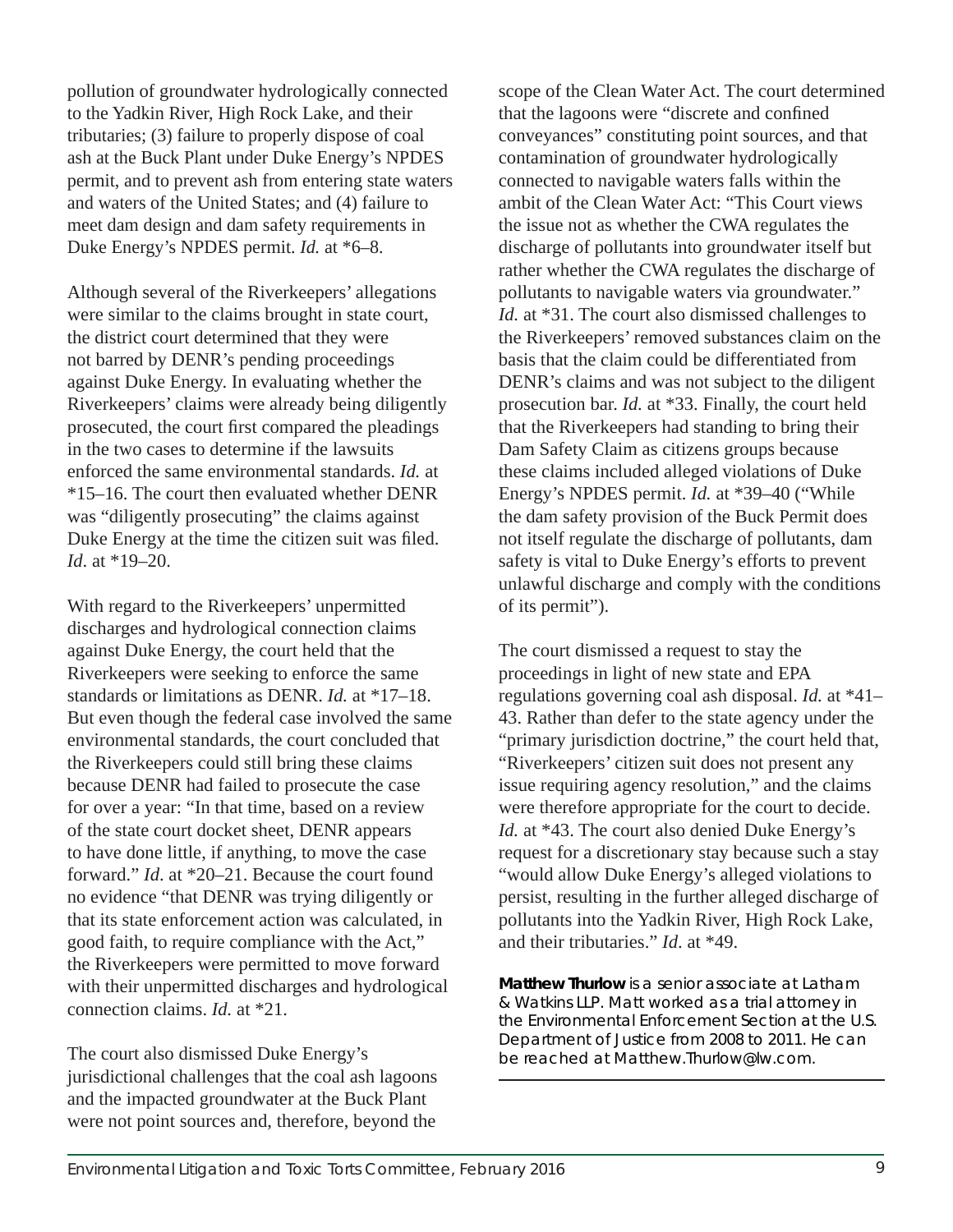#### **CASE LAW HIGHLIGHTS MID-CONTINENT**

#### **PUTATIVE CLASS MEMBERS' FEAR OF POTENTIAL ENVIRONMENTAL CONTAMINATION NOT SUFFICIENT TO ESTABLISH COMMONALITY GIVEN ABSENCE OF EVIDENCE OF COMMON CONTAMINATION**

Lisa Cipriano

*Smith v. ConocoPhillips Pipe Line Company,* **801 F.3d 921 (8th Cir. 2015)** Plaintiff homeowners brought a putative class action against defendant Phillips 66, the owner of a petroleum products pipeline running through the town of West Alton, Missouri. Plaintiffs alleged nuisance and negligence claims stemming from contamination at a former residence in West Alton caused by leaks from the pipeline. *Id.* at 922. Testing of the water well at the residence reflected benzene at levels three times higher than allowable levels. *Id.* at 922–23. After the contamination was discovered, defendant purchased the affected property, demolished the residence, and "set up monitoring wells to track any spread of pollutants." *Id.* at 922. Wells were tested for BTEX and lead. *Id.* at 923. Subsequent testing of properties surrounding the contaminated site tested clean for the relevant contaminants. *Id.* at 922. Nevertheless, plaintiffs filed suit on behalf of two proposed classes—the first class seeking damages for diminution in property values and injunctive relief requiring further testing and remediation, and the second class seeking "compensation for ongoing expenses of medical monitoring due to potential exposure to pollutants from the pipeline leak." *Id.* at 923. The classes consisted of owners of property within .25 miles of the contamination site. *Id.* at 924.

In support of its motion for class certification, plaintiffs relied in part on an expert witness who testified regarding the alleged spread of the plume of contamination, but "did not offer an opinion on which of the surrounding properties could have been affected by the historical plume nor on the number or identity of West Alton residents

who are presently exposed to benzene, lead, or other [contaminants of concern]." *Id.* at 924. In addition, discovery conducted prior to class certification included testing of drinking water wells at properties nearby the contamination site. Testing reflected no detections of BTEX above detectable levels. Two properties did have detections of methyl tertiary butyl ether (MTBE), a gasoline additive, but at levels below reporting limits. *Id.* "The district court did not certify the medical monitoring class, noting that plaintiffs had offered no evidence of actual exposure to benzene or lead." *Id.* at 925. The district court did, however, certify the class for damages and injunctive relief, relying "on evidence that contaminants had been shown in the monitoring wells, that the pollution was continually shifting, and that MTBE had been discovered at [a] residence which is located roughly 0.25 miles away from the epicenter of the contamination." *Id.* at 924–25. Thus, the district court concluded that this was sufficient preliminary evidence of contamination to certify a class action with focus on the circular 0.25-mile area surrounding the contamination site. *Id.* at 925.

The court of appeals reversed, holding that "it was an abuse of discretion to certify a class in the absence of evidence showing class members were commonly affected by contamination on their property." *Id.* at 927. While noting that "[t] he district court has broad discretion to decide whether certification is appropriate," the appellate court stated that it would "nonetheless reverse a certification where there has been an abuse of discretion or an error of law." *Id.* at 925 (internal quotations and citations omitted). In order to certify a class under Rule 23 of the Federal Rules of Civil Procedure, "the district court must determine that it meets the four threshold requirements of Rule 23(a), often referred to as numerosity, commonality, typicality, and adequacy of representation, and one of the three subsections of Rule 23(b)." *Id.* (internal quotations and citations omitted). In order to demonstrate "commonality," "the plaintiff must demonstrate that the class members have suffered the same injury." *Id.* (internal quotations and citations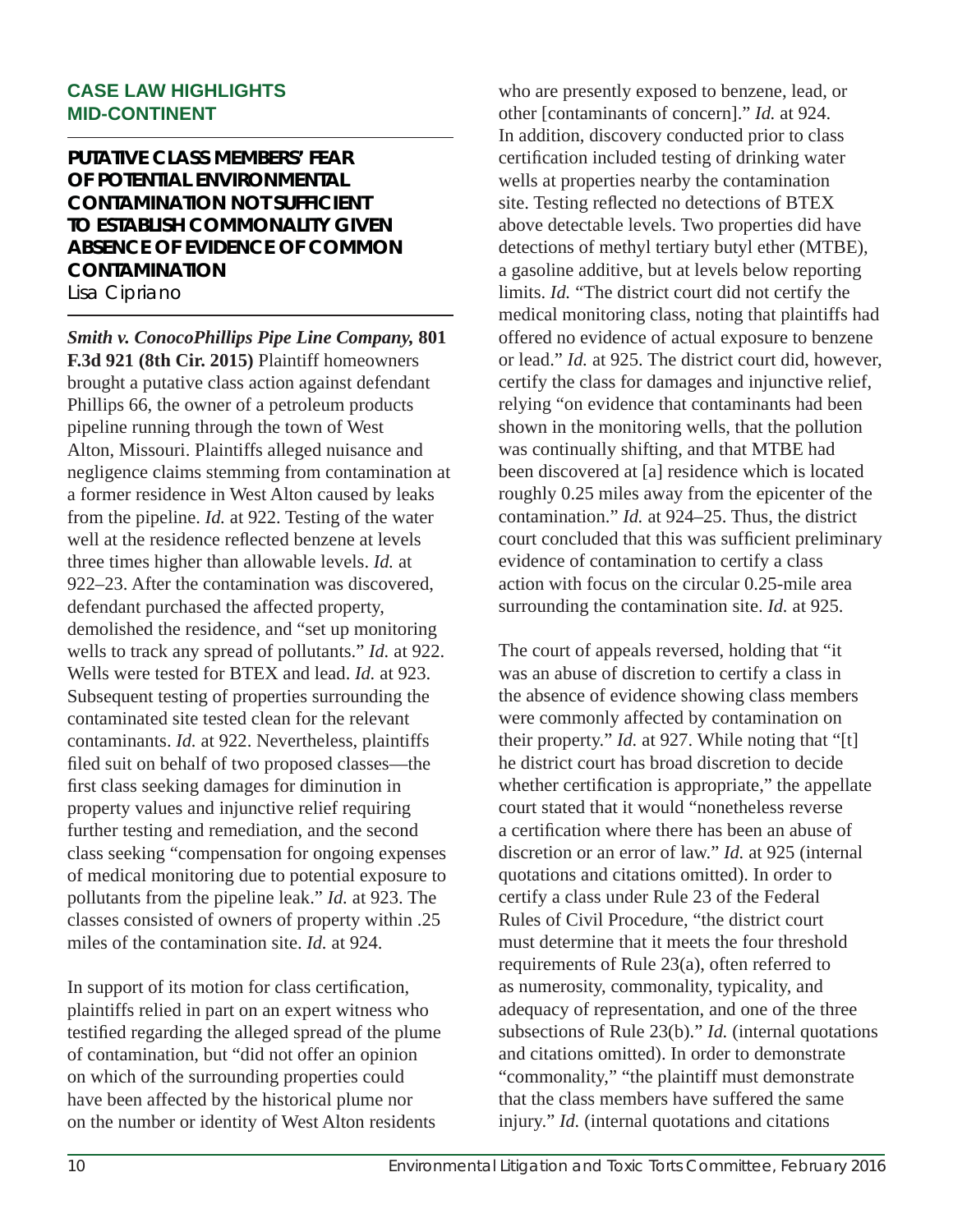omitted). Defendant "Phillips argue[d] that the lack of proof of contamination spread throughout the class land shows there is no classwide injury," and the Eighth Circuit agreed. *Id.* at 926. Although the court recognized that the district court had relied upon evidence that MTBE had been detected at a neighboring residence, the court noted that "MTBE was not a chemical found at the Phillips contamination site." *Id.* Thus, "[t]he presence on only one property of a petroleum pollutant not found at the leak site cannot prove that actual contamination exists on the class land." *Id.*

The plaintiffs argued, however, that their fears relating to the contamination and diminished property values were sufficient to demonstrate a common injury given that, under Missouri law, "their nuisance claim does not depend on a showing of actual physical invasion." *Id.* The court disagreed, reasoning that "[w]hile these plaintiffs are concerned about the possibility of contamination reaching their properties and harming them, the discovery and testing which has been conducted in the class area has not shown those fears to be substantiated." *Id.* at 927. Accordingly, "the putative class fear of contamination spreading from the West Alton leak site to harm their property is not a sufficient injury to support a claim for common law nuisance in the absence of proof." *Id.*

#### **ENVIRONMENTAL WASTE DISPOSAL BROKER SUBJECT TO "ARRANGER" LIABILITY UNDER CERCLA AND TEXAS SOLID WASTE DISPOSAL ACT** Lisa Cipriano

*MEMC Pasadena, Inc. v. Goodgames Industrial Solutions, LLC***, No. 4:13-CV-599, 2015 WL 6473385 (S.D. Tex. Oct. 27, 2015)** Plaintiff, a silicon wafer manufacturer, brought an action against an environmental waste disposal broker, for, among other things, contribution under section 113 of the Comprehensive Environmental Response, Compensation, and Liability Act

(CERCLA) and sections 361.343-44 of the Texas Solid Waste Disposal Act (TSWDA). 2015 WL 6473385 at \*3. Plaintiff produced a material used to manufacture silicon wafers and related products, and during the manufacturing process generated waste materials. *Id.* at \*1. Defendant was a consulting and waste management company that provided waste disposal services—specifically, defendant coordinated the disposal of plaintiff's waste stream by facilitating the movement of the waste from the generator (plaintiff) to an approved waste disposal facility. *Id.* Among other things, defendant suggested the use of a specific disposal site, the U.S. Oil site; provided related pricing information; and scheduled transport of the waste to the site. *Id.* at \*1–2. After incurring certain CERCLA cleanup costs for the cleanup of the U.S. Oil site, plaintiff filed the instant contribution action. In denying summary judgment to defendant, the court rejected the argument that the defendant was not a "responsible person" under CERCLA, and found that defendant was subject to "arranger" liability. *Id.* at \*3, \*6–9.

The court began with a review of CERCLA's purpose, noting that the statute provides "a broad remedial measure aimed at assuring 'that those responsible for any damage, environmental harm, or injury from chemical poisons bear the costs of their actions.'" *Id.* at \*4 (internal citations and quotations omitted). CERCLA "provides two avenues for funding the cleanup of contaminated sites," including "allow[ing] private parties 'to bring a cost-recovery action against 'responsible persons' for costs associated with responding to an environmental threat.'" *Id.* Among other things, a plaintiff must prove that the defendant is a "responsible person under § 9607(a)" of CERCLA in order to establish liability in a cost recovery action. *Id.* Section 9607(a) "establishes four classes of responsible persons," including:

(3) any person who by contract, agreement, or otherwise arranged for disposal or treatment, or arranged with a transporter for transport for disposal or treatment, of hazardous substances owned or possessed by such person,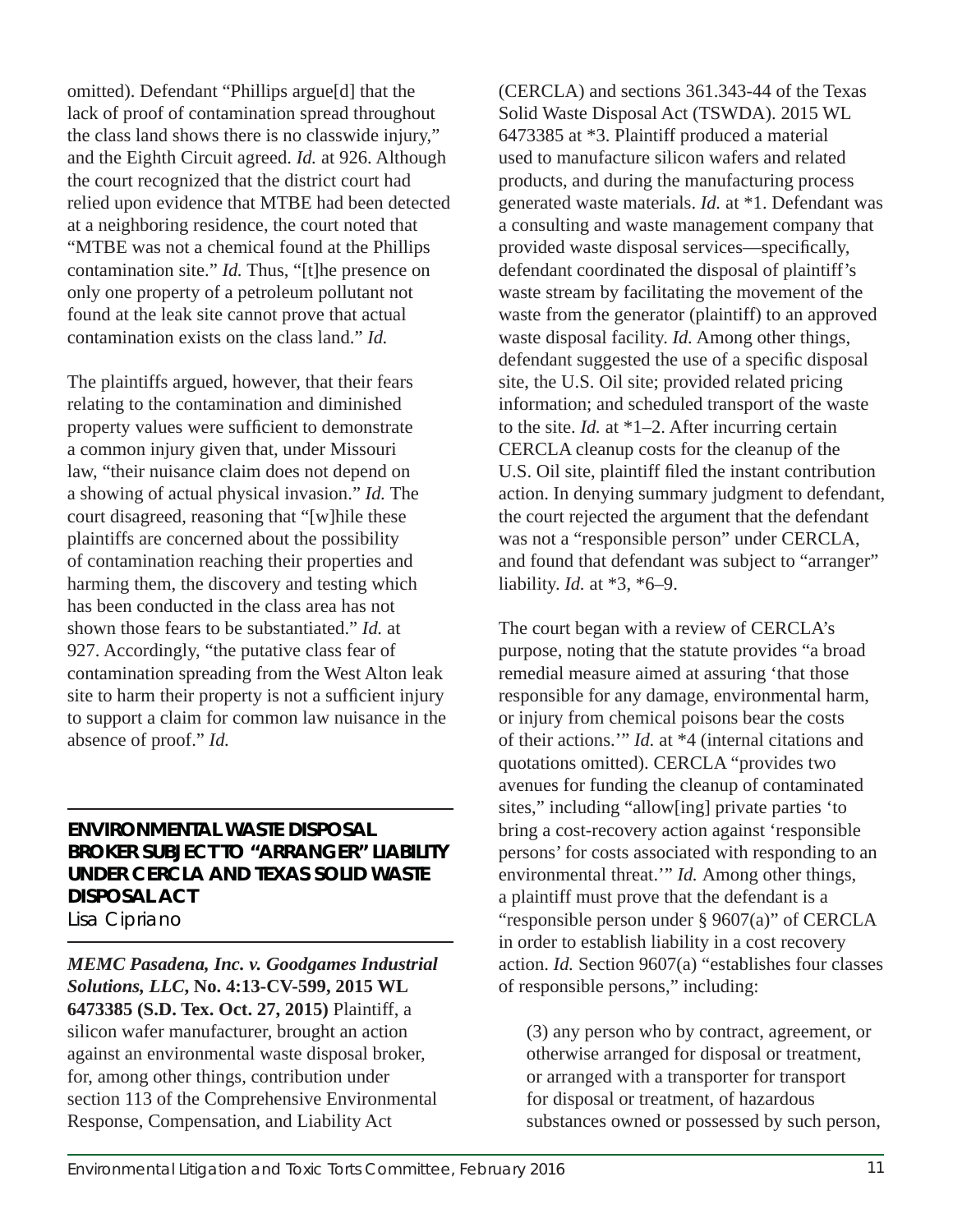by any other party or entity, at any facility or incineration vessel owned or operated by another party or entity and containing such hazardous substances

*Id.* at \*5 (citing 42 U.S.C. § 9607(a)(3)). The court acknowledged that "CERCLA does not define 'arranged for,'" but "the Supreme Court [has] held that an entity may qualify as an arranger under  $\S 9607(a)(3)$  when it takes intentional steps to dispose of a hazardous substance." *Id.* (citing *Burlington N. & Santa Fe Ry. Co. v. United States*, 556 U.S. 599, 611 (2009)).

Despite the Supreme Court's guidance, the court noted that a circuit split remains as to the interpretation of section 9607(a)(3), and that the Fifth Circuit had not yet taken a position. *Id.* at \*6 (the debate concerns what the phrase "by any other party or entity" modifies). The court ultimately followed the Ninth Circuit's interpretation of the section—i.e*.*, that "arranger liability attaches regardless of the purported arranger's ownership or possession of the hazardous substances"—because this interpretation best serves CERCLA's purpose of "shift[ing] the cost of cleaning up environmental harm from the taxpayers to the parties who benefited from the disposal of the wastes that caused the harm." *Id.* at \*7 (internal quotations and citations omitted). The court also found that "an arranger, unlike a transporter, need not have selected the site to be held liable." *Id.* at \*8.

Having decided this preliminary issue, the court turned to application of "the current standard for determining arranger liability"—the "intentional steps test"—which the Supreme Court set forth in *Burlington N. & Santa Fe Ry. Co. v. United States*, 556 U.S. 599 (2009). *Id.* at \*9. Under this test, "the plaintiff must establish that the purported arranger took intentional steps to dispose of a hazardous substance." *Id.* (internal quotations and citations omitted). In addition, the *Burlington Northern*  court "adopted the ordinary meaning of 'arrange' as 'to make preparations for: plan; to bring about an agreement or understanding concerning.'" *Id.* (internal citations omitted). Thus, the court held

that defendant was liable as an arranger because the substance going to the U.S. Oil site was a waste product, defendant took steps to plan for the disposal process, and "[w]aste disposal was the entire object of the interactions between [plaintiff, defendant], and U.S. Oil. *Id.* "[B] ecause the Court . . . found that [defendant was] liable under CERCLA as an arranger, the Court likewise [found] that [defendant was] liable under the TSWDA" as "Texas courts have looked to CERCLA when interpreting the TSWDA." *Id.*

**Lisa Cipriano** *is a commercial litigation attorney at the Chicago offi ce of Eimer Stahl LLP. Lisa's experience includes environmental and products liability matters, class action securities fraud cases, accountants' liability cases, and contract disputes. She can be reached at lcipriano@eimerstahl.com.*

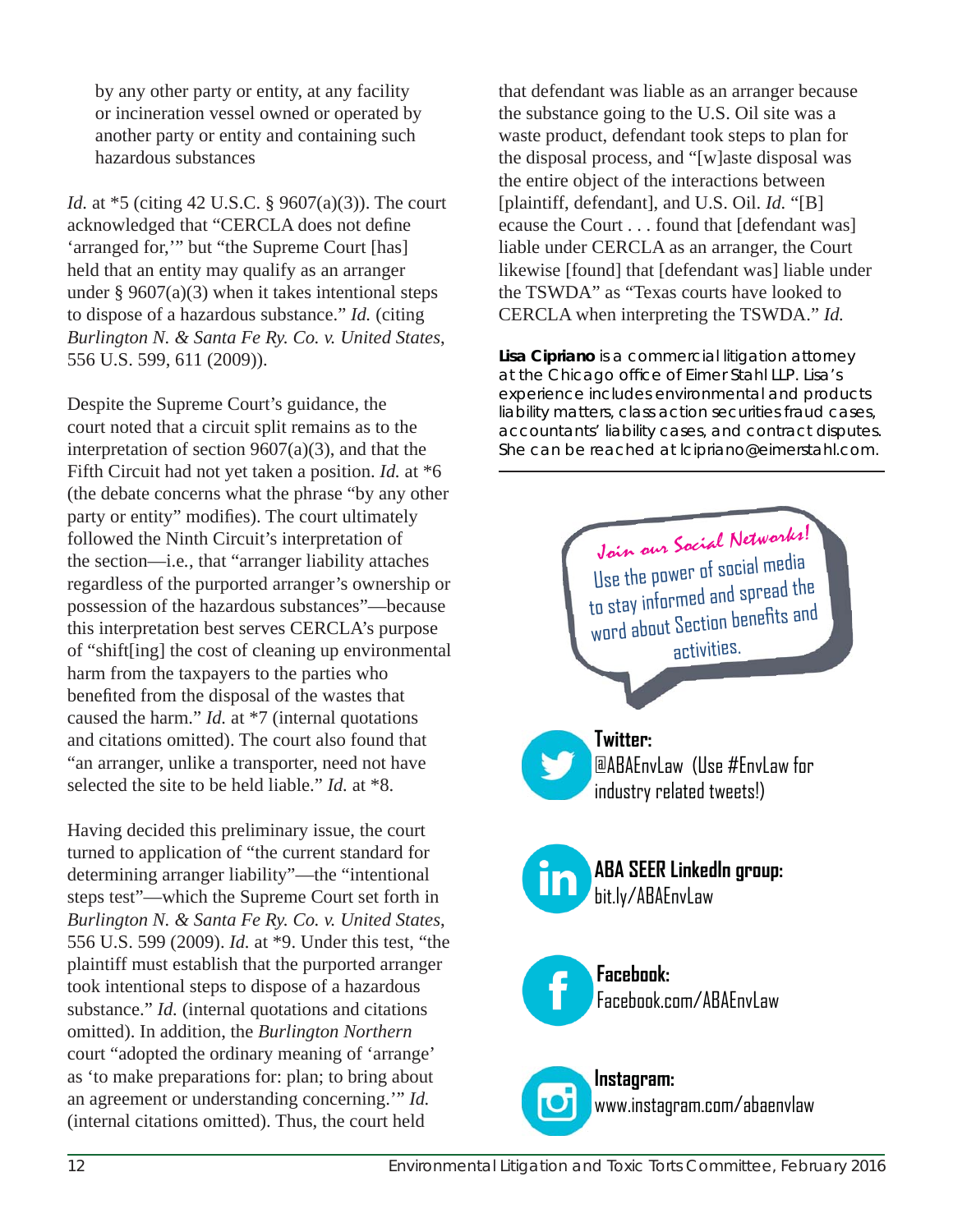#### **CASE LAW HIGHLIGHTS MIDWEST**

#### **MESOTHELIOMA LATENCY PERIOD EXCEEDS STATUTE OF REPOSE FOR OCCUPATIONAL DISEASE CLAIM, WIDOW BARRED FROM CIVIL SUIT AGAINST EMPLOYER** Chris Johnson

*Folta v. Ferro Engineering***, \_\_ N.E.3d \_\_, 2015 WL 6742288 (Ill. Nov. 4, 2015)** The Illinois Supreme Court ruled that the exclusive remedy provisions of the state's occupational disease and workers' compensation statutes governed a plaintiff's ability to recover damages in connection with mesothelioma allegedly developed as a result of occupational exposure to asbestos, thus barring a civil suit despite the fact that the disease did not become manifest until plaintiff's time to make a claim under the statutes had expired. James Folta alleged that he was exposed to asbestos-containing products while employed by Ferro Engineering (Ferro) from 1966 to 1970; he was diagnosed with mesothelioma 41 years later, in May 2011, and filed a civil suit one month later in Cook County Circuit Court, seeking damages from Ferro and 14 other defendants. 2015 WL 6742288, at \*1. After James died and his widow Ellen Folta (Folta) was substituted, wrongful death was added to negligence and the other existing theories of liability. *Id.*

Ferro moved to dismiss, arguing that because the mesothelioma allegedly arose from a workplace exposure and was compensable under the Illinois Workers' Compensation Act (WCA), 820 ILCS 305/5(a), and Workers' Occupational Diseases Act (WODA), 820 ILCS 310/5(a) (collectively, the Acts), the Acts provided Folta's exclusive remedy against the employer, barring a civil suit for damages. *Id.* Folta countered that the disease was not in fact compensable under the Acts, because it was not diagnosed until long after the Acts' limitations periods (25 years) had expired. *Id.* at \*1, \*7. Although the trial court granted Ferro's motion, agreeing that the exclusive remedy provisions governed, the appellate court reversed

and remanded. *Id.* at \*1–2. The appellate court found that the injury was "'quite literally not compensable'" under the Acts because plaintiff had no possibility of recovery under them due to the long latency period of his illness. *Id.* at \*2.

The Illinois Supreme Court reversed the appellate court's decision, affirming the trial court ruling. *Id.* at \*1. Parsing its own history and that of the Illinois appellate courts in interpreting the Acts, the court noted four circumstances under which an employee can escape the Acts' exclusivity provisions: (1) the injury was not accidental, (2) it did not arise from employment, (3) it was not received during the course of employment, or (4) it was not compensable under the Acts. *Id.* at  $*3, *5$ . The court had no difficulty finding that Folta's illness did not meet any of the first three criteria, and concluded upon analysis that lack of compensability due to expiration of the limitations period did not fall within the fourth exception to exclusivity. *Id.* at \*5. It viewed the Acts' language as creating a repose period rather than a limitations period, thus extinguishing the action after a defined period of time regardless of when the injury accrued or was discovered. *Id.* at \*7. The court also noted the balancing process performed by the legislature with the Acts, providing benefits for both employees (a system of no-fault liability against employers) and employers (statutory limitations on recoveries), and found that although the result in this instance was "harsh," the balance struck by the legislature could be changed only by that same body. *Id.* at \*3.

The court made short work of Folta's constitutional arguments, which centered around the contention that because of mesothelioma's long latency period—frequently 30 to 50 years, exceeding the 25-year limitations period in the Acts—its victims fell into a class that was treated unequally by being denied the opportunity ever to file a claim for compensation under the Acts. *Id.* at \*10. The court disagreed, finding that all workers with occupational diseases were treated the same in the sense that they all were equally precluded from seeking common law damages, and pointing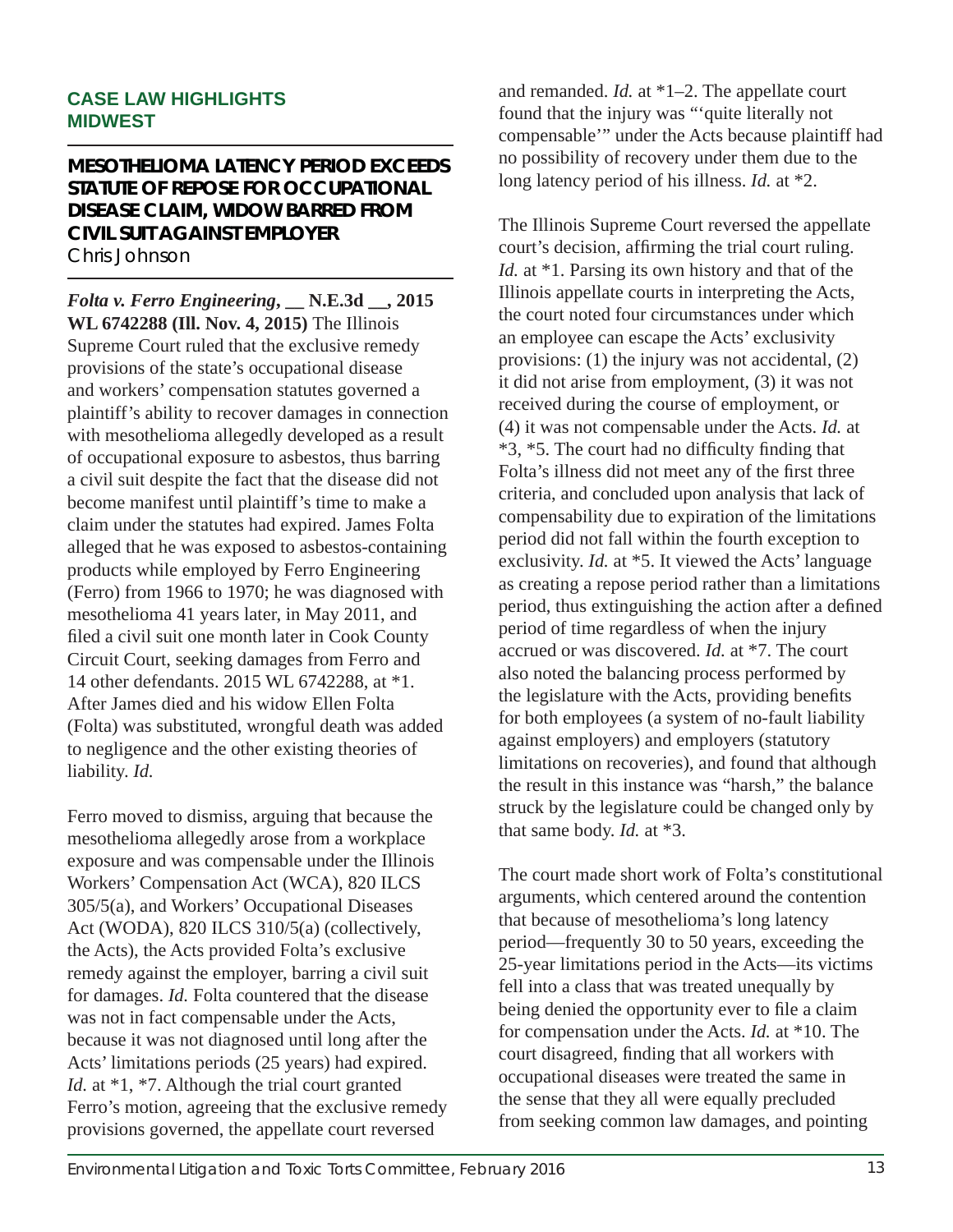out that the Acts do not prevent employees from seeking civil remedies against non-employer third parties. *Id.* at \*10–11.

**Chris Johnson** *is a staff attorney at Eimer Stahl LLP. Chris has broad litigation experience, but her practice has been concentrated primarily in product liability and toxic tort defense. She can be reached at cjohnson@eimerstahl.com.* 

#### **COURT GRANTS DEFAULT JUDGEMENT, DAMAGES, AND ATTORNEYS' FEES AGAINST WASTE DUMP AND ITS PRESIDENT** Whitney Jones Roy and Alison N. Kleaver

*Greene, et al. v. Will, et al.***, 2015 WL 7575848 and 2015 WL 7459997 (N.D. Indiana November 24, 2015)** An Indiana district court granted a default judgment and awarded damages in a class action brought by 140 people against the former operators of a waste dump and processing facility in Indiana. 2015 WL 7575848, at \*1. The class was composed of neighbors of the waste dump who pursued claims for nuisance and liability under the Resource Conservation and Recovery Act's (RCRA) citizen suit provision based on allegations that the defendants created an unpermitted and unsightly waste dump; improperly disposed of, processed, and handled harmful wastes; caused repeated and deadly fires that spewed acrid smoke in the neighborhood; and caused constant dust and extreme noxious odors to repeatedly invade the plaintiffs' homes and properties. *Id.* at \*3. The former operators and their president defaulted. *Id.* at \*1. Plaintiffs settled separately with the current operators of the site. *Id.* 

With respect to nuisance, the court observed that because nuisance law in Indiana does not require actual damage to property, "activities which create noxious odors and emissions that interfere with a neighboring landowner's comfortable use of his property are exactly the sort of activities that Indiana's nuisance statute is meant to address." *Id.* at \*2. The court found that nuisance liability was appropriate because ample evidence was submitted demonstrating that plaintiffs had to flee their homes for weeks at a time to avoid significant amounts of noxious smoke; defendants created massive, unsightly piles of waste; and defendants frequently operated at night emitting loud noises and toxic dusts. *Id.* at \*3. Evidence also demonstrated that the plaintiffs suffered both physically and emotionally as a result of the operations of the waste dump. *Id.* at \*4.

In order to determine the appropriate amount of damages, the court relied on a survey of jury verdicts and settlements. *Id.* at \*5. The survey stated that for cases with similar scenarios, the median award was \$14,330 per plaintiff per year and the arithmetic mean was \$29,064 per plaintiff per year. *Id.* The court accepted plaintiffs' proposal of \$15,000 per year, per plaintiff who submitted to discovery, and \$5,000 per year for those who did not respond to discovery or otherwise distinguish themselves from the class as whole. *Id.* at \*6.

The court next addressed RCRA liability under 42 U.S.C. section  $6972(a)(1)(B)$ . The court found that the requirement that solid or hazardous waste "present an imminent and substantial endangerment to health or the environment" was met because there was wood waste emitting VOCs, particulates, and wood dust, and because the smoldering piles of waste were a fire risk. *Id.* at \*6–7.

In addition to finding the former operator defendants liable, the court imposed individual RCRA liability on Kenneth Will, the president and principal member of the defaulting corporate defendants. Following *United States v. Northeastern Pharmaceutical & Chemical Co.*, 810 F.2d 726, 745 (8th Cir. 1986), the court found that it was appropriate to impose individual liability because Mr. Will was actively involved in creating the facility and in day-to-day operations. *Id.* at \*7–8.

Finally, the court considered and granted plaintiffs' request for attorneys' fees and expenses, relying both on the attorneys' fee provision under RCRA and the class action attorneys' fee provision in Federal Rule of Civil Procedure 23(h). 2015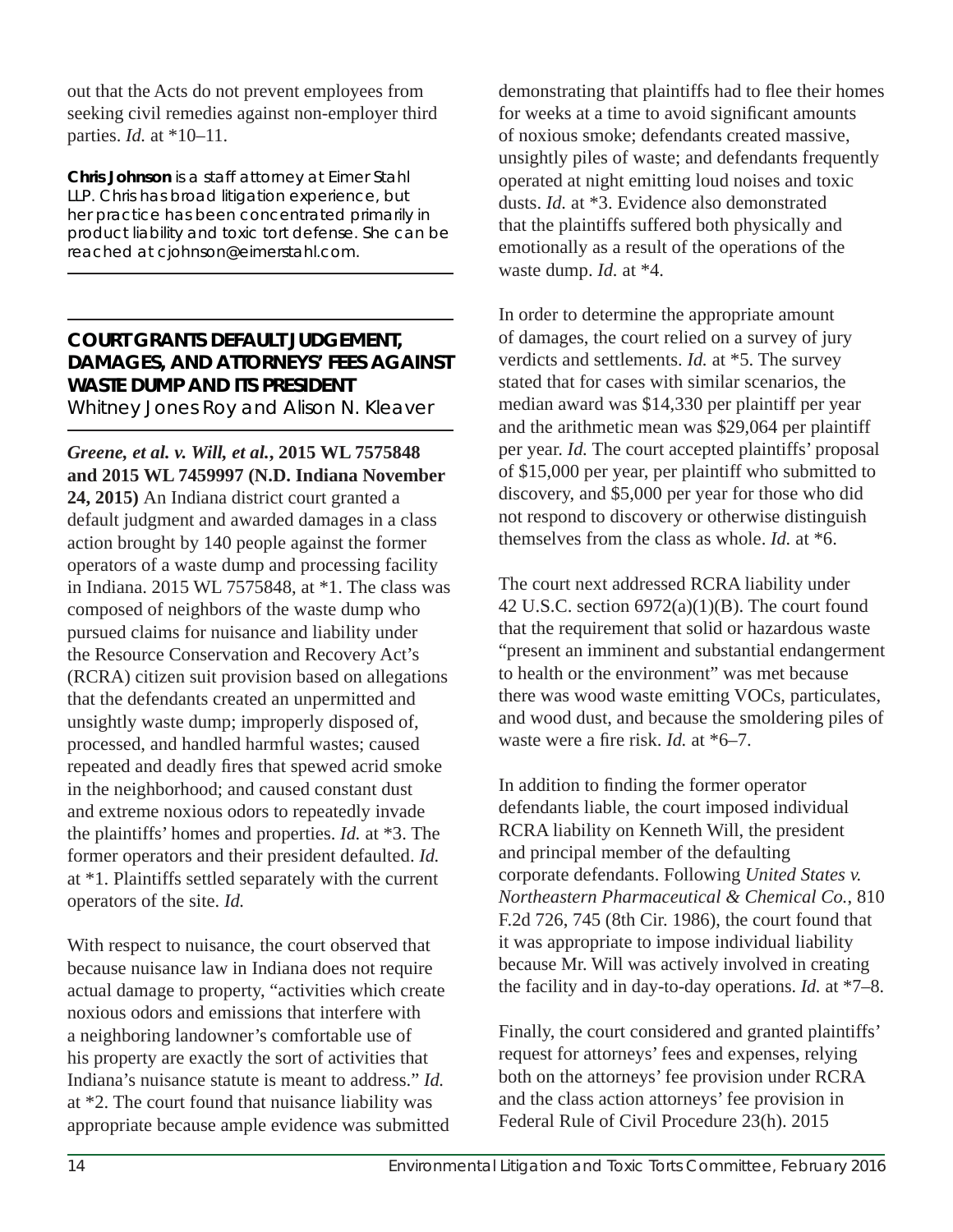WL 7459997, at \*1–2. Because the class was represented by pro bono counsel the court could not rely simply on the rate charged to the clients to reach a final number. *Id.* at \*3. Rather, using the lodestar method and looking to civil rights case law for guidance, the court noted that "a reasonable fee is one that could induce a capable attorney to undertake a meritorious environmental citizen suit." *Id.* at \*2. The court also observed that the plaintiffs' attorneys' "non-profit status does not . . . prevent recovery of attorneys' fees at market rates." *Id.* at \*3. The court accepted plaintiffs' proposal of \$150 per hour stating that "the proposed rate of \$150 per hour is reasonable, indeed, given the complexity of this matter, a steal." *Id.* The court used plaintiffs' "conservative" estimate of 1755 hours to impose a lodestar amount of \$263,250 in attorneys' fees. *Id.* The court further noted that the amount was reasonable because it was less than 5 percent of the damages awarded in the default judgment. *Id.*

**Whitney Jones Roy** *is the office managing partner and* **Alison N. Kleaver** *is a senior associate in the Los Angeles offi ce of Sheppard Mullin Richter & Hampton LLP. They both specialize in complex business litigation and environmental litigation. They can be reached at wroy@sheppardmullin. com and akleaver@sheppardmullin.com.* 

### **AMERICAN BAR ASSOCIATION SECTION OF ENVIRONMENT, ENERGY, AND RESOURCES**

#### **CALENDAR OF SECTION EVENTS**

February 10, 2016 **Clean Power Plan Litigation Update** CLE Webinar Series

February 12, 2016 **The Vermont Food-Labeling Lawsuit and the Frontiers of the First Amendment** Committee Program Call

#### February 16, 2016

**The Yates Memo: Potential Implications for Environmental Enforcement** Committe Program Call

February 25, 2016 **Food Grows Where Water Flows: State Laws and Growers Adapt to Water Scarcity** CLE Webinar

March 16, 2016 **Using Private/Public Partnerships for Water Development** CLE Webinar

March 29-30, 2016 **34th Water Law Conference**  Austin, TX

March 30- April 1, 2016 **45th Spring Conference** Austin, TX

April 14-15, 2016 **ABA Petroleum Marketing Attorneys' Meeting** Washington, DC

**For full details, please visit www.ambar.org/EnvironCalendar**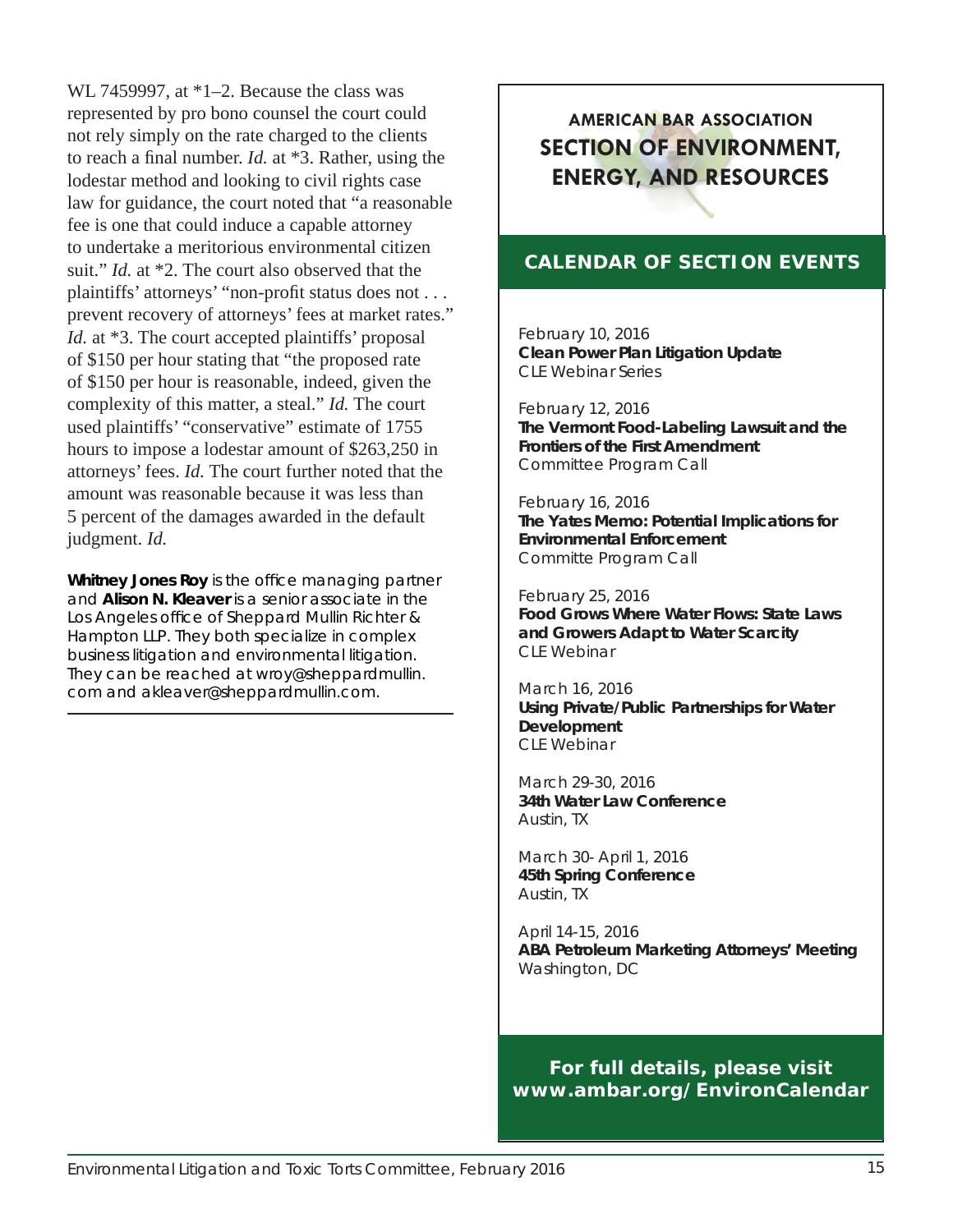#### **CASE LAW HIGHLIGHTS MOUNTAIN/WEST COAST**

#### **COURT DENIES PRELIMINARY INJUNCTION TO PREVENT IMPLEMENTATION OF MEASURES PROTECTING SAGE-GROUSE SPECIES**

Whitney Jones Roy and Alison N. Kleaver

*Western Exploration LLC, et al. v. U.S. Department of the Interior***, Case No. 3:14-cv-00491-MMD-VPC (D. Nev. Dec. 8, 2015)** The U.S. District Court for the District of Nevada denied plaintiffs Elko County, Eureka County, Western Exploration LLC, and Quantum Minerals LLC's (plaintiffs) motion for preliminary injunction to enjoin the Bureau of Land Management (BLM) and the U.S. Forest Service (USFS) from implementing certain restrictions in their resource management plans. The plans had been amended to afford greater protection to the greater sage-grouse species and its habitat after U.S. Fish & Wildlife listed three types of greater sage-grouse as threatened or endangered under the Endangered Species Act. Plaintiffs alleged that certain amendments threatened the state's residents' "way of life," particularly the mining and ranching communities, and sought to enjoin three aspects of the plan amendments: travel restrictions, grazing restrictions, and land designations. The court denied plaintiffs' motion in its entirety on the grounds that they failed to establish that they are likely to suffer irreparable harm absent injunctive relief.

The court first addressed implementation of travel restrictions. The BLM amended its plan to require that "off-highway" vehicle travel be limited to existing routes in the priority and general habitat management areas until subsequent implementation-level planning could be completed and a designated route system established. Travel within the National Forest System was similarly limited to designated roads and trails. *Id.* at \*5. In denying plaintiffs' request for an injunction of these amendments, the court noted that the amendments did not close any existing routes,

but simply required a future planning process to determine whether routes should be closed. Moreover, the court noted that federal regulations exempt emergency vehicles from travel restrictions limiting off-road vehicle uses on USFS and BLM lands. *Id.* Thus, there was merely the possibility, but not a likelihood of irreparable harm.

Next, the court addressed the grazing restriction amendments. Plaintiffs claimed that restrictions on grazing would increase the risk of wildfire, as well as damage the property rights of grazing permit-holders whose permits might be modified. *Id.* at \*6–7. The court again found that plaintiffs' concerns did not rise to the level of a likelihood of irreparable harm because the amendments merely instructed the BLM to prioritize review of existing grazing permits and process new permits of leases in designated Sagebrush Focal Areas (SFA) before processing permits outside the SFA. While this review could potentially lead to restrictions or modifications on grazing, which would in turn increase the chances of wildfires, the court noted that such harm was merely speculative because the amendments did not themselves modify grazing permits and current permit-holders had not been affected. *Id.* at \*7. The court found that plaintiffs' assumption that grazing would necessarily decrease as a result of the plan amendments was unfounded and showed merely the potential for harm. *Id.* at \*8.

Lastly, the court addressed the SFA designations, which plaintiffs alleged limited mining activities and land disposals for local development. With respect to the alleged limits on mining, the BLM amendments recommended withdrawing lands within the SFA from the Mining Act of 1872, which allows citizens to locate mining claims on public lands. Plaintiffs claimed the recommendation and subsequent notice by the Department of Interior approving the withdrawal would cause irreparable harm by creating a "cloud of uncertainty" over mining prospects and chilled plaintiffs' abilities to raise necessary development funds. *Id.* at \*9. The court began its analysis by noting that plaintiffs held unpatented mining claims, which are inherently subject to "substantial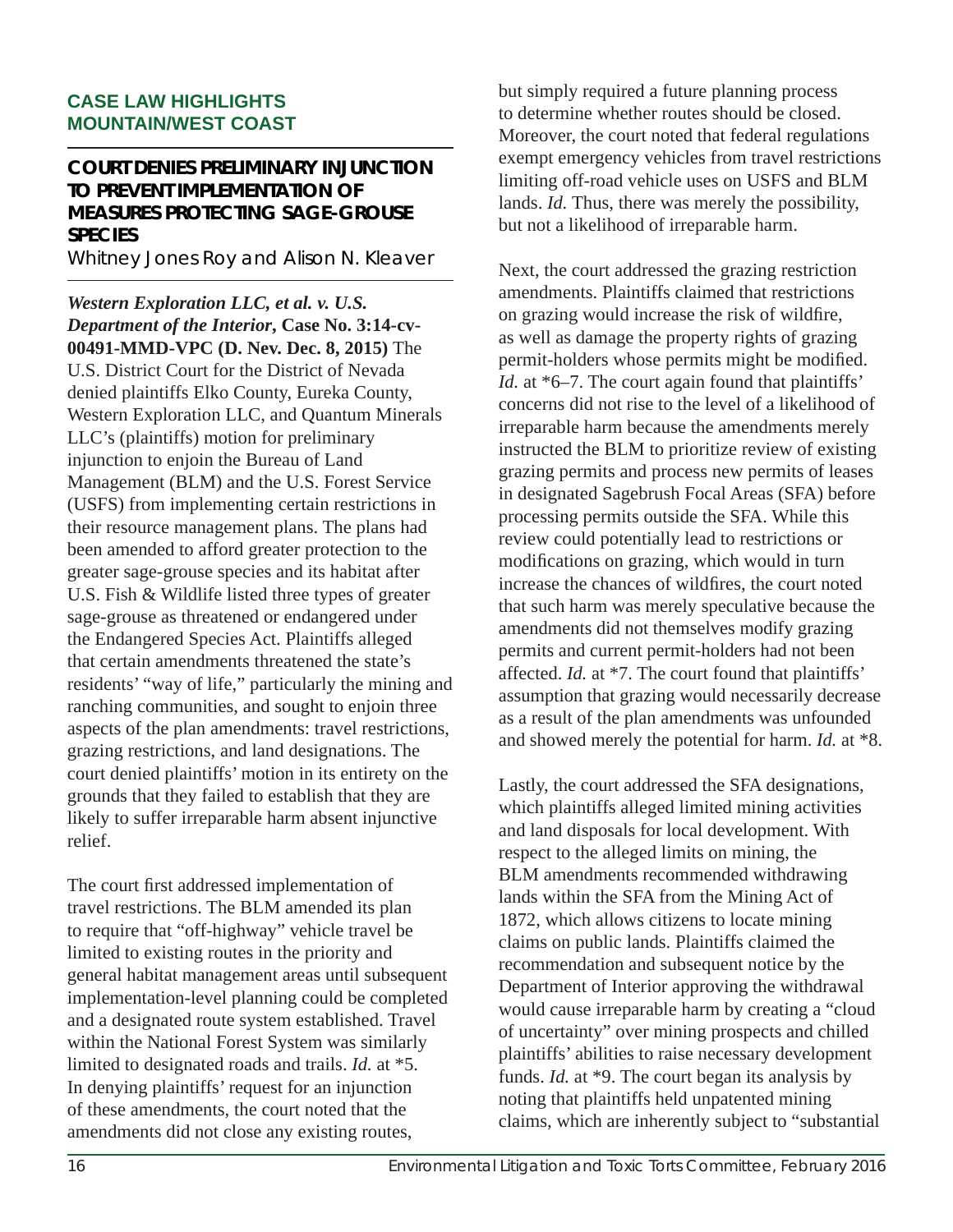regulatory power over those interests." Thus, the court found that "the risks of a land withdrawal from the Mining Act of 1872 and a claim validity examination are part and parcel of ownership of unpatented mining claims." *Id.* at \*10. With this in mind, the court refused to preliminarily enjoin the mining restrictions because the amendments had not affected the normal approval process for development of mining claims, and there was no evidence to indicate that they would disrupt plaintiffs' approved operations. *Id.* at \*10–11. Plaintiffs had claimed merely that investors were hesitant to invest future funds given the new uncertainties, but such claims were too speculative and hypothetical to warrant preliminary injunctive relief. *Id.* at \*12, \*14.

With respect to limits on disposal of federal lands for local development, plaintiffs claimed that the sage-grouse habitat map encompassed federal land that is suitable for disposal and which plaintiffs had been in the process of acquiring from BLM for that purpose. *Id.* at \*15. The court once again found plaintiffs' claims too speculative because the acquisition of BLM land for disposal is a prolonged process, and there was no evidence that any interruption caused by the plan amendments would lead to immediate irreparable harm. *Id.* Thus, even assuming that the lands would be withdrawn from disposal, there was no risk of immediate harm justifying a preliminary injunction. *Id.* at \*15–16. For these reasons, the court denied plaintiffs' motion for preliminary injunction in its entirety.

#### **COURT FINDS NO OPERATOR OR ARRANGER LIABILITY BASED ON LAND OWNERSHIP IN CERCLA MINING CASE** Whitney Jones Roy and Alison N. Kleaver

*Chevron Mining, Inc. v. United States of America, et al.***, 2015 U.S. Dist. LEXIS 141971 (D.N.M. Sept. 30, 2015)** The U.S. District Court for New Mexico granted summary judgment in favor of the United States in a Comprehensive Environmental Response, Compensation, and Liability Act (CERCLA) action, finding that the United States was neither an owner nor arranger under 42 U.S.C. section 9607(a). Plaintiff Chevron Mining, Inc. (CMI) operated a molybdenum mine in New Mexico. Beginning in the 1950s, some of CMI's mining activities, including disposal of waste rock and tailings, took place on land owned by the United States pursuant to CMI's unpatented mining claims. Evidence demonstrated that the United States knew of CMI's disposal on the land. In 2001, the U.S. Environmental Protection Agency (EPA) listed the mine on the National Priorities List and, over the next 11 years, entered into several agreements pursuant to which CMI took remedial actions. In 2013, CMI brought suit against the United States seeking cleanup costs under CERCLA. The parties brought cross-summary judgment motions focusing on whether the United States was an owner or arranger for purposes of CERCLA.

In analyzing whether the United States was an owner of the facility under section 9607(a)(2), the court reviewed "the seminal case" on point, *United States v. Friedland*, 152 F. Supp. 2d 1234 (D. Colo. 2001). *Id.* at \*19–24. In *Friedland*, the court held that the United States was not an owner for purposes of CERCLA where it held "bare legal title" to land on which a third party held unpatented mining claims. While *Friedland* acknowledged that bare legal title may, in some circumstances, be sufficient to find liability, in this context, it was not. The *Friedland* court noted unpatented mining rights are vested property rights that give the holder the right to sell, mortgage, or inherit, are subject to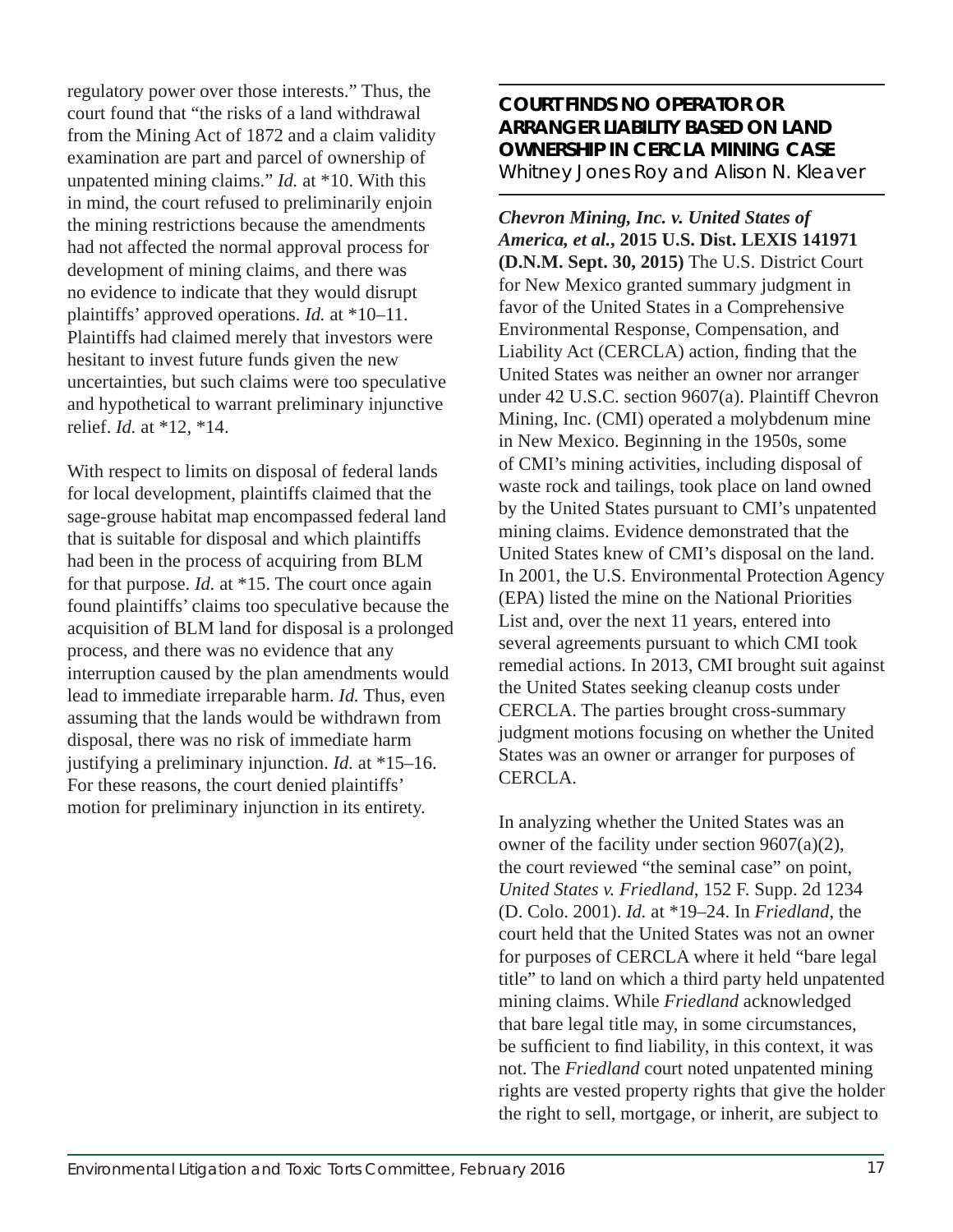taxation, and cannot be divested except in limited circumstances. Further, the legal title holder to such land is deprived of the ability to exclude individuals from the land, receives no financial benefit from the mining, and lacks power to retain title if the claimant ultimately seeks title. Because of this distribution of the bundle of property rights generally associated with property ownership, the *Friedland* court found that it would be improper to hold the United States liable as an owner. The *Chevron* court agreed with *Friedland*'s holding, but noted that the relevant inquiry was ownership of the *facility*, rather than mere ownership of the *land itself*. *Id.* at \*24–25. Focusing on ownership of the facility "is consistent with the broader intent of CERCLA, which is to 'ensure that the costs of [environmental] cleanup efforts [are] borne by those responsible for the contamination.'" *Id.* at \*27. In this case, the court noted that CMI "was freely able to enter onto federal lands, stake numerous claims, mine without interference from the United States or the public, and enjoy substantial economic benefits from its mining claims," whereas "[t]he United States could not exclude CMI from the land, prevent it from staking its claims, or interfere with CMI's reasonable mining activities, including dumping the waste rock and tailings. . . ." *Id.* at \*33.

CMI's other arguments in favor of owner liability also failed to persuade the court. The court rejected CMI's argument that the United States' receipt of royalties on the unpatented mining claims established liability, finding instead that royalties were solely to repay the United States for its loan for mining exploration. *Id.* at \*38. "Once that finite amount was repaid, CMI had no further obligation to pay the United States royalties." *Id.* at \*39.

The court next turned to CMI's argument that the United States should be held liable as an arranger under 42 U.S.C. section 9607(a)(3). The court began its analysis by noting that the intent of arranger liability is to deter parties from evading liability by contracting it away to others. *Id.* at \*40. In accordance with that purpose, the court noted that cases finding arranger liability generally involve some type of active involvement in the arrangement of the disposal. *Id.* at \*41. CMI argued that the United States was an arranger because it conveyed land to CMI upon which CMI disposed of waste rock and that the United States knew of and consented to CMI's disposal on the property. Rejecting this argument, the court found that CMI conflated knowledge of disposal with "performance of affirmative 'intentional steps' to dispose of a hazardous substance." *Id.* at \*48. The court found no facts that established any such affirmative intentional steps by the United States. The court noted that CMI had been disposing waste rock on the lands long before the conveyance and without the input or directive from the United States. While the United States was aware of the disposal, the court affirmed that knowledge alone was insufficient to find liability. *Id.* at \*49–50.

Finally, CMI unsuccessfully argued that the United States' loan of funds for mine exploration created arranger liability. The court found that although mining operations inevitably create hazardous waste that will require disposal, the fact that the United States facilitated the exploration did not demonstrate any intent or knowledge on the part of the United States that hazardous waste would be disposed of on-site. *Id.* at \*51–53. For these reasons, the court granted summary judgment in favor of the United States.

**Whitney Jones Roy** is the office managing partner *and* **Alison N. Kleaver** *is a senior associate in the*  **Los Angeles office of Sheppard Mullin Richter &** *Hampton LLP. They both specialize in complex business litigation and environmental litigation. They can be reached at wroy@sheppardmullin. com and akleaver@sheppardmullin.com.*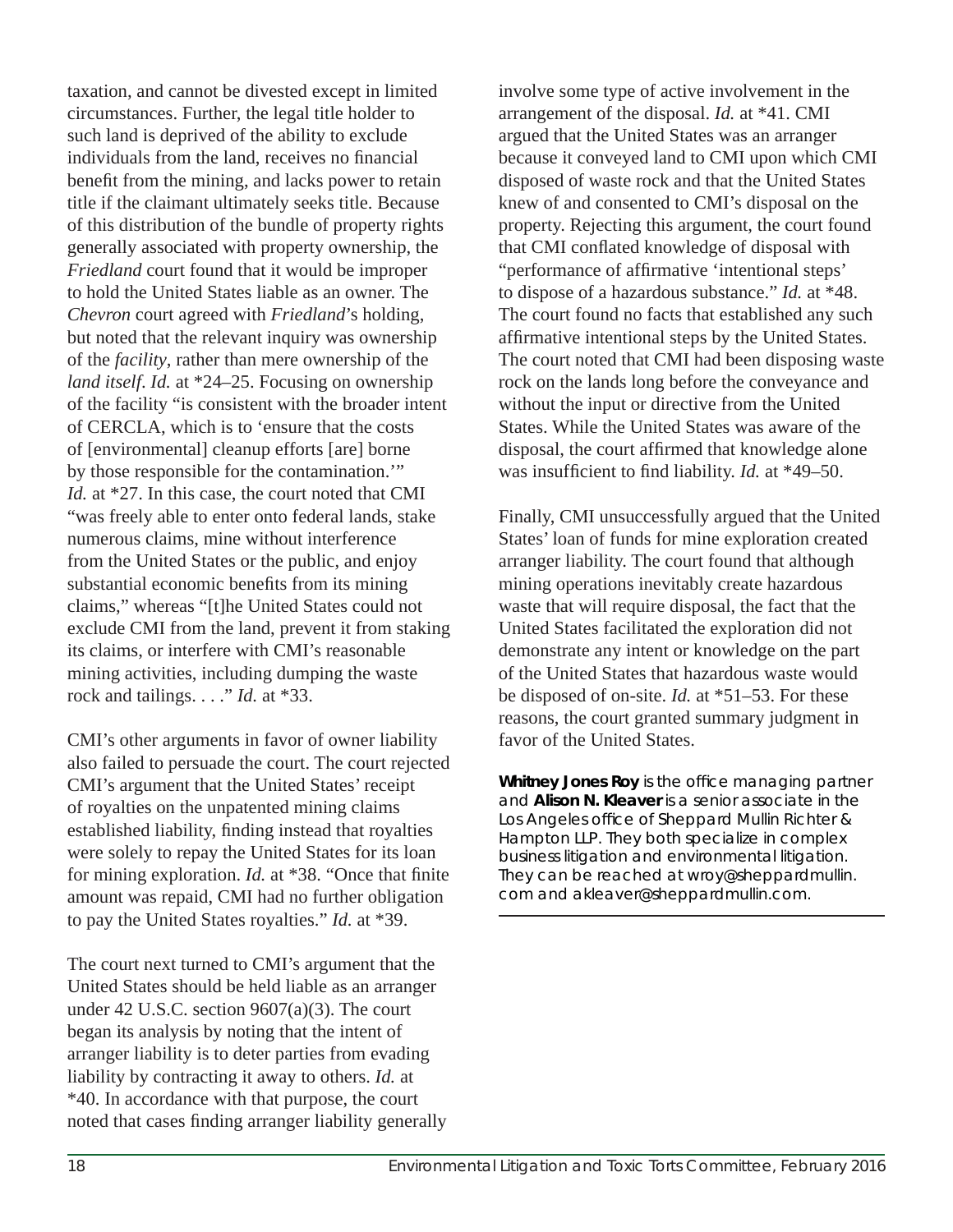#### **ENVIRONMENTAL GROUPS' CHALLENGE TO PROPOSED MASSIVE LAND DEVELOPMENT UPHELD BY CALIFORNIA SUPREME COURT** Chris Johnson

*Center for Biological Diversity v. California Department of Fish and Wildlife***, \_\_ P.3d \_\_, 2015 WL 7708312 (Cal. Nov. 30, 2015)** Reversing a court of appeals decision, the California Supreme Court upheld environmental groups' challenges to an environmental impact report (EIR) and related plans and permits filed by the California Department of Fish and Wildlife (DFW) in connection with the proposed 12,000 acre Newhall Ranch residential and commercial land development project along the Santa Clara River (Newhall). 2015 WL 7708312, at \*1. Two main conclusions of the joint environmental impact report filed by DFW and the U.S. Army Corps of Engineers were that greenhouse gas emissions at Newhall would have a less than significant impact on the global climate, and that mitigation measures regarding a protected freshwater fish species in the river, the unarmored threespine stickleback, would avoid or substantially lessen Newhall's potentially significant impact on the fish. *Id.* at \*2. The EIR was certified in December 2010 and was challenged by plaintiffs, an environmental group, on grounds that it violated the California Environmental Quality Act (CEQA), Pub. Res. Code § 21000 et seq., in several ways. *Id.* at \*1–2. The superior court granted plaintiffs' petition for writ of mandate, the court of appeals reversed, and the California Supreme Court reversed again, upholding plaintiffs' challenge to the EIR. *Id.*

The supreme court analyzed, inter alia, (1) whether the EIR's determination concerning greenhouse gases was valid, and (2) whether the proposed mitigation measures involving the stickleback constituted an improper "taking" of the fish. *Id.* at \*1. In accordance with accepted standards of review, the court applied an abuse of discretion standard to DFW's decisions, reviewing de novo the lower court's findings about those decisions, and accorded particular deference to DFW's

factual conclusions. *Id.* at \*2. With respect to the greenhouse gas determination, the court examined separately whether DFW's procedure was proper and whether its conclusion of no significant environmental impact was based on sufficient evidence. *Id.* at \*5. It found that the procedure, which used a "business as usual" model devised by the California Air Resources Board (Air Board) to determine the significance of greenhouse gas emissions (based on the mandate of the California Global Warming Solutions Act of 2006 to reduce such emissions statewide to 1990 levels by the year 2020 (the A.B. 32 goal)), was acceptable under CEQA guidelines, especially in the absence of any other widely accepted model. *Id.* at \*3–8. However, the court could not agree with DFW's conclusion, using that procedure, that the emissions would not have a significant impact. *Id.* at \*12. The Air Board's "business as usual" model calls for achieving 1990 emission levels by cutting approximately 30 percent from the levels that would be projected for 2020 assuming no conservation or regulatory efforts beyond the ones in effect at the time the projection was made; the model sets forth a wide array of approaches and tools for reducing emissions. *Id.* at \*3. Using the forecasted emissions from Newhall at its full build-out as a baseline (rather than the much lower actual emissions from the property's existing uses, primarily oil wells and agriculture), and setting forth planned energy efficiency and conservation methods based on the Air Board's model, the EIR concluded that it would achieve a 31 percent reduction in Newhall's projected 2020 emission levels, bringing the project in line with the A.B. 32 goals and rendering the emissions not significant for purposes of CEQA compliance. *Id.* at \*4. The court found that conclusion fatally flawed, in large part because neither the Air Board's plan nor DFW's administrative record in connection with the EIR demonstrated that the required 30 percent reduction for any individual project was adequate to achieve the 30 percent reduction goal for the entire state. *Id.* at \*10. The court noted, among other things, the use of unsupported assumptions in the EIR and the likelihood that projects involving new builds, such as Newhall, would require greater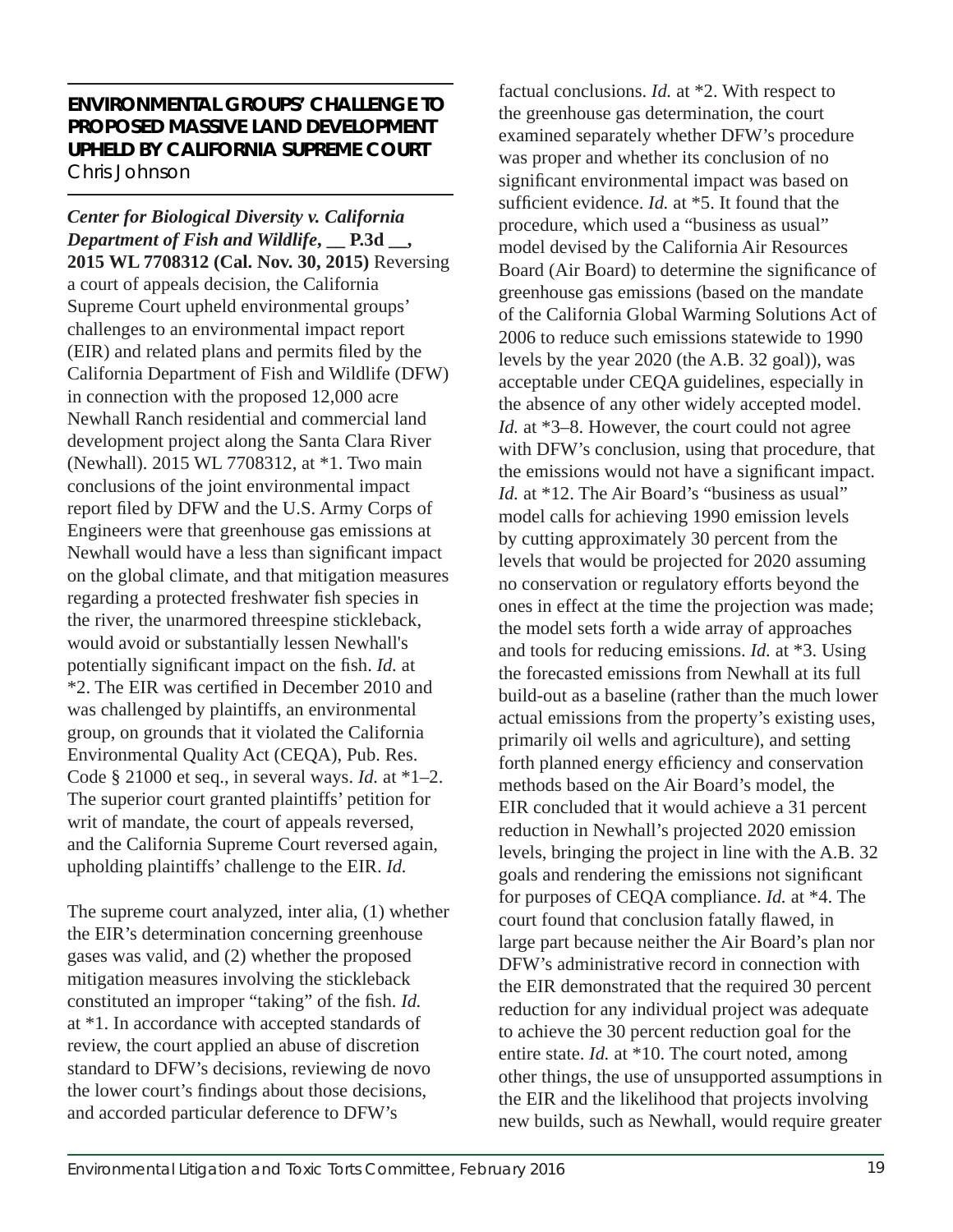than 30 percent reductions in order to compensate for the existence statewide of older, less efficient sources of emissions. *Id.* at \*11.

With respect to the unarmored threespine stickleback—a species denoted as "fully protected" under the California Fish and Game Code (the Code) rather than the somewhat less protected "endangered" Code sections 2061, 5515—the EIR contained measures to mitigate the effects of construction on the fish, including capture and relocation. *Id.* at \*15–16. However, while the Code authorizes trapping and transplantation as possible conservation measures for endangered species, the court found that the Code's prohibition against any "tak[ing] or possess[ion]" of fully protected species rendered such actions unlawful. *Id.* at \*16. The court examined the Code's language and legislative history to conclude that the legislature had in fact intended not to allow "taking" of fully protected species even as a CEQA mitigation measure. *Id.* at \*18.

**Chris Johnson** *is a staff attorney at Eimer Stahl LLP. Chris has broad litigation experience, but her practice has been concentrated primarily in product liability and toxic tort defense. She may be reached at cjohnson@eimerstahl.com.* 



*Trends* **and** *The Year in Review* **are all-electronic publications.** 

*Natural Resources & Environment* **and committee newsletters are also available on the Section website.** 

### Visit www.americanbar.org/ Environ

#### **GOLD KING MINE INCIDENT** Jim Martin and Malinda Morain

#### **Background**

On August 5, 2015, the Gold King Mine, located approximately five miles north of Silverton, Colorado, near the town of Durango, suffered what is commonly referred to as a "mine blowout." This blowout, which started as a small spout from a remediation site, eventually discharged approximately three million gallons of acid mine water into Cement Creek. The flow of mine water continued along the Animas and San Juan Rivers, winding south through New Mexico, north again through Utah, and eventually reached Lake Powell in Utah, bordering Arizona on August 14, 2015. The discharged waters contained heavy metals, including aluminum, lead, zinc, cadmium, copper, iron and manganese, which precipitated from the mine shafts due to the acidic nature of the mine water.<sup>1</sup>

The Gold King Mine began operations in the 1800s and ceased operations in the mid-1900s. It is just one of an estimated 23,000 former mines in the state of Colorado that present a continuing remediation problem. These underground mines can form an extremely complex web of interconnected tunnels. Adding to this complexity is that many of the older mines are not well mapped, making characterization of the internal hydraulic conditions and potential flow paths for mine water extremely difficult to predict. Additionally, many of these mines are located in areas without active mining operations to hold responsible for cleanup.

Although the history of the Gold King Mine, and the list of potentially responsible parties, is lengthy, the immediate cause of the August 5, 2015, discharge is not in dispute. On that morning the U.S. Environmental Protection Agency (EPA) on-site project team was attempting to excavate and restabilize an inactive mine portal to restore and direct seepage from the mine into a detention pond for treatment. Due to a faulty assumption concerning the amount of water trapped in the mine tunnel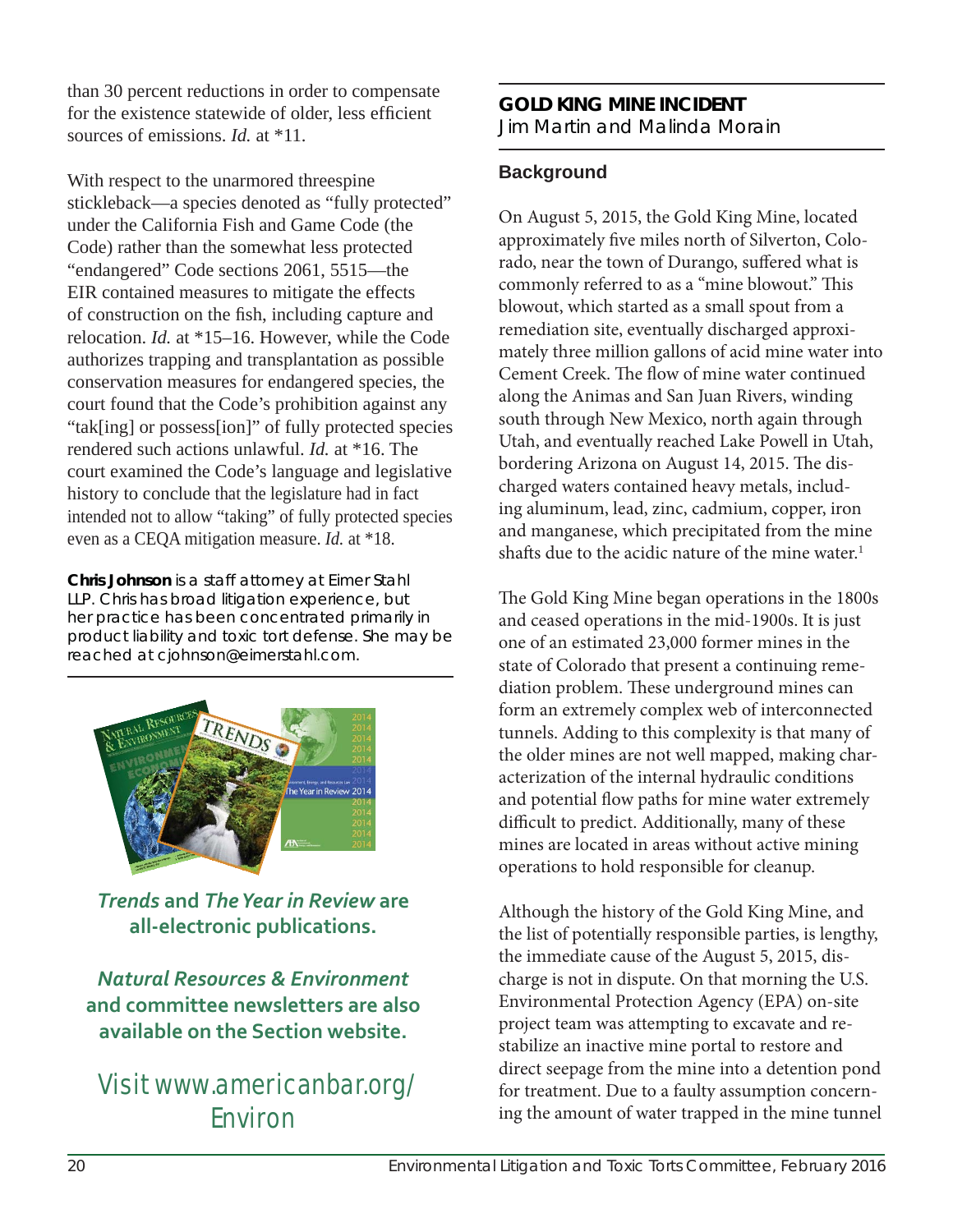behind the portal, and therefore the resultant water pressure pushing against the material EPA intended to excavate, EPA's excavation triggered an internal erosion of the tunnel, and the resulting blowout of the trapped mine water.<sup>2</sup> EPA's internal review of the incident concluded that despite the EPA team's extensive experience in investigating and closing mines and its performance of some investigation of the tunnel's water levels, a blowout at the site was "likely inevitable."3

EPA, including Regions 6, 8, and 9, along with response teams from the states of Colorado, New Mexico, Utah, the Southern Ute and Ute Mountain tribes, and the Navajo Nation collaborated on an immediate plan for monitoring and response. This response included notification of potential stakeholders, water monitoring, sampling and treatment, and distribution of alternate water sources for humans, businesses, agriculture, and livestock.

#### **Subsequent Reports**

The Gold King Mine incident involved a highly unusual attempt by EPA to spread responsibility for the incident to a state agency. Meanwhile, the state agency claimed it only had a minor role in the remediation project leading to the blowout.

On August 24, 2015, EPA released its Internal Review Team's report of the incident. That report claimed that the state of Colorado's Division of Reclamation, Mining and Safety (DRMS) had (1) performed previous work on the site; (2) provided experts who supported the removal investigation; and (3) that those DRMS experts were present onsite at the time of the blowout.

On September 2, 2015, in response to EPA's Internal Review Team Report, the Colorado Department of Natural Resources released a statement "clarifying" several of EPA's assertions regarding DRMS's involvement at the site, and specifically disclaiming that DRMS had any authority to manage, assess, or approve any of EPA's work at the site. In addition, DRMS stated that Gold King remediation activities

"were entirely under EPA management using EPA contractors on an EPA response action pursuant to the federal Comprehensive Environmental Response, Compensation, and Liability Act."

Debate over the state of Colorado's involvement is ongoing, and several congressional committees have jumped into the fray. The U.S. House Science Committee held a two-hour hearing on September 9, 2015, and the House Natural Resources Committee invited Interior Secretary Sally Jewell to testify on December 14.

EPA issued an addendum to the Internal Report on December 8, 2015, and listed additional supporting documents on its website.<sup>4</sup> The EPA Inspector General is conducting his own investigation, and his report may shed more light on this unusual disagreement between EPA and a state. Of some concern is the possibility that this finger-pointing will hinder future efforts to clean up some of the many mines that are discharging pollutants into the Animas River.

In addition, in October 2015, the U.S. Department of the Interior, Bureau of Reclamation, whose stated mission is "to manage, develop, and protect water and related resources in an environmentally and economically sound manner in the interest of the American public," released its "Technical Evaluation of the Gold King Mine Incident." This document was a result of EPA's request for an independent technical evaluation of the incident, and was performed by the Bureau of Reclamation, with peer review by the U.S. Geological Survey and the U.S. Army Corps of Engineers. Although this report provides a detailed review of the technical evaluations of the causes of the incident, it specifically disclaimed a "finding of fault" and did not perform an analysis of the downstream consequences or impacts of the spill, and sheds little additional light on the dispute regarding DRMS's involvement.

#### **Financial Claims**

According to a Freedom of Information Act request submitted by the Durango Herald, as of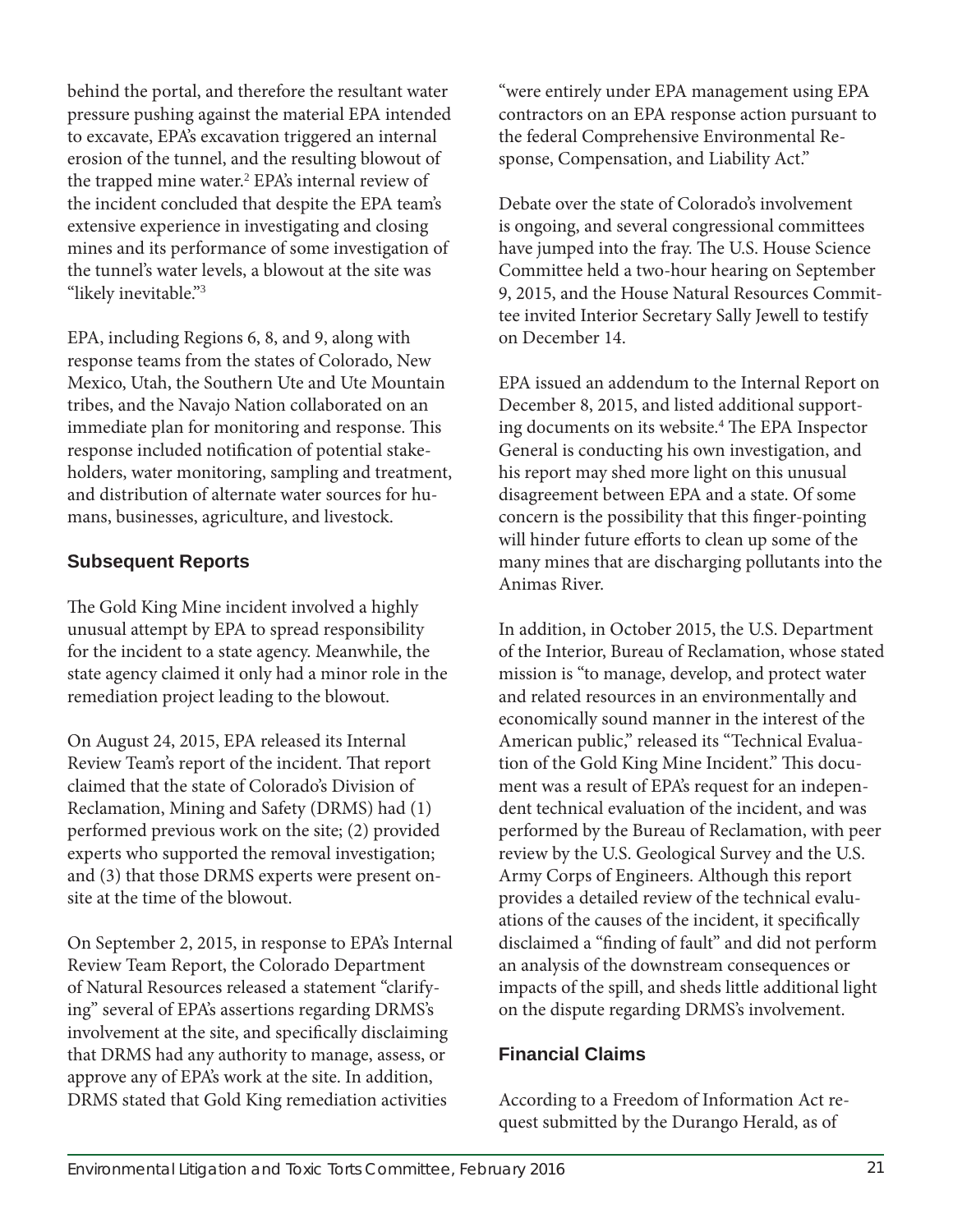November 10, 2015, more than 30 individuals and business owners have already filed Form 95-the standard form used to present claims against the United States under the Federal Tort Claims Act for property damage allegedly caused by a federal employee's negligence or wrongful act or omission occurring within the scope of the employee's federal employment. Under the Federal Tort Claims Act, claimants have two years from the date their claim accrues to file Form 95, and their claim must include a "sum certain" at the time of filing. Therefore, many claimants will wait to file Form 95 until they have determined the full extent of their claimed damages, and the current \$1.3 million claim total will increase substantially in the coming months.

Thus far, claimants are primarily rafting companies and property owners holding land adjacent to the affected waters. The listed losses include damage to crops, loss of income from rental properties, water treatment costs, and claims for lost wages from employees of recreational companies located downstream from the Gold King site.

In addition, the Navajo Nation has established a website, www.operationyellowwater.com, and has held informational sessions to advise members on whether and how to submit Form 95 claims for individual losses. The Navajo Nation also released a statement naming Hueston Hennigan LLP as the Nation's counsel for an anticipated lawsuit against EPA. As of the press date, no lawsuit had been filed, as the Navajo Nation continues to evaluate its legal options.

Finally, on January 14, 2016, the state of New Mexico delivered a Notice of Endangerment and Intent to Sue EPA, the state of Colorado, and four corporate defendants under the Resource Conservation and Recovery Act for the endangerment of the health of New Mexico's citizens and the environment of the Animas and San Juan Rivers in New Mexico.

#### **Superfund Designations**

In the past, many communities near mining sites, including Silverton, have opposed Superfund designations, fearing the "stigma" of a designation would affect local property values and tourism. However, on August 25, 2015, the Silverton Town Board and San Juan County Commissioners passed a Joint Resolution directing leaders to work with downstream communities to garner support for a request for congressional legislation to provide immediate and long-term funding for mining remediation projects within the Upper San Juan Basin and economic and environmental recovery funding for impacted downstream areas. Local officials continue to express concerns about the boundaries of any proposed Superfund designation as well as concerns about the feasibility of congressional appropriations.

#### **Takeaways**

Although the fallout from the Gold King Mine disaster will take decades to fully play out, stakeholders located downstream from active and closed mining operations should seek to protect themselves. Industrial operators, businesses, and residences located downstream from mining operations should proactively undertake regular testing of their water sources to establish baseline readings in the event of a similar event. These baseline samples could, in the future, absolve businesses of liability for contamination on their own properties absent proof of an intervening cause, and both businesses and residences alike can use the baseline values to assess their damages after a similar blowout event.

The Gold King Mine incident is also stimulating congressional efforts to establish funds to pay for cleanup on orphan mine sites and renewing efforts on the part of western governors and other stakeholders to convince Congress to enact "Good Samaritan" legislation. The goal of such legislation would be to insulate Good Samaritans who offer to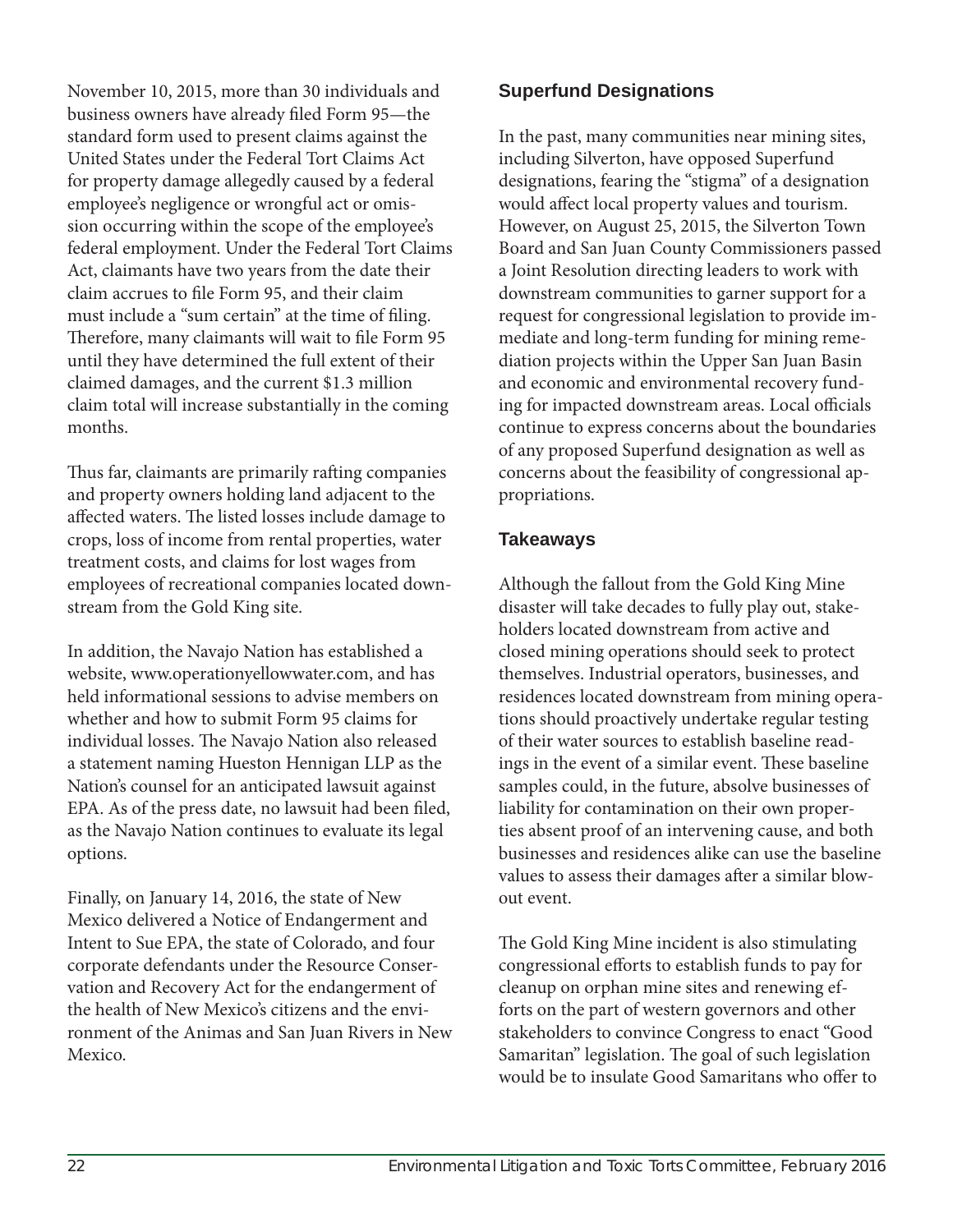undertake efforts to reduce discharges at orphan sites from liability under the Clean Water Act, and perhaps other statutes as well. While EPA has attempted to reduce these actors' potential liability, many potential Good Samaritans remain deterred by the strict liability terms of the Clean Water Act, in particular.

**Jim Martin** *is a shareholder in the Denver Office of Beatty & Wozniak, P.C. He focuses his practice on a broad range of environmental and natural resources issues, including government relations. He is the former regional director of EPA's Region VIII, and the former executive director of the Colorado Department of Natural Resources. He can be reached at jmartin@bwenergylaw.com.* 

**Malinda Morain** *is an associate in the Denver office of Beatty & Wozniak, P.C. She concentrates her practice on energy-related and environmental litigation, as well as regulatory matters in the oil and gas industry. She can be reached at mmorain@bwenergylaw.com.* 

#### **Endnotes**

- 1 Gold King Mine Watershed Fact Sheet (US EPA 2015), *available at* http://www.epa.gov/sites/production/files/2015-08/documents/goldkingminewatershedfactsheetbackground.pdf.
- 2 Technical Evaluation of the Gold King Mine Incident (US DOI 2015), *available at* http://www.usbr. gov/docs/goldkingminereport.pdf.
- 3 Summary Report—Internal Review of the August 5, 2015 Gold King Mine Blowout (US EPA 2015), *available at* http://www.epa.gov/sites/production/ files/2015-08/documents/new\_epa\_nmt\_gold\_king\_ internal\_review\_report\_aug\_24\_2015fnldated\_redacted.pdf.
- 4 US EPA Internal Investigation Documents, *available at* http://www.epa.gov/goldkingmine/internalinvestigation-documents.

#### **THE DES MOINES WATER WORKS LAWSUIT** Jerry L. Anderson

#### **Introduction**

In 1972, when Congress enacted the Clean Water Act (CWA), the family farm was the norm, and industrial/municipal sources were the main culprits in our water pollution problem. After all, agricultural runoff did not cause rivers to catch fire or soak seagulls in black gook. For the most part, therefore, the CWA left agriculture alone, by requiring permits only for "point sources" of pollution, a category from which "agriculture storm water discharge" and runoff from irrigated agriculture were specifically exempted.

However, in March 2015, one of Iowa's largest consumers of fresh water—the Des Moines Water Works—filed a groundbreaking citizen suit in an effort to bring more agricultural pollution under the CWA's control. *Board of Water Works Trustees of the City of Des Moines, Iowa v. Sac County Board of Supervisors*, No. 5:15-CV-04020 (N.D. Iowa filed March 16, 2015). The lawsuit claims that "tile line" pipes, which drain nitrate-laden water from beneath farmland, are "point sources" of water pollution, which therefore require CWA permits. In a state dominated by agriculture, the lawsuit has been extremely controversial.

#### **Background**

No one denies that Iowa faces serious water quality problems. Iowa's 2014 impaired waters list includes 574 water bodies that are not meeting water quality standards, almost a 20 percent increase from the 480 water bodies on the 2012 list, and a 260 percent increase from the 159 water bodies on the list in 1998. About half of Iowa's monitored water bodies are listed as impaired.

In addition, nutrient pollution from states in the upper Mississippi River watershed contributes significantly to the hypoxia problem in the Gulf of Mexico. Phosphorus and nitrogen flow to the Gulf,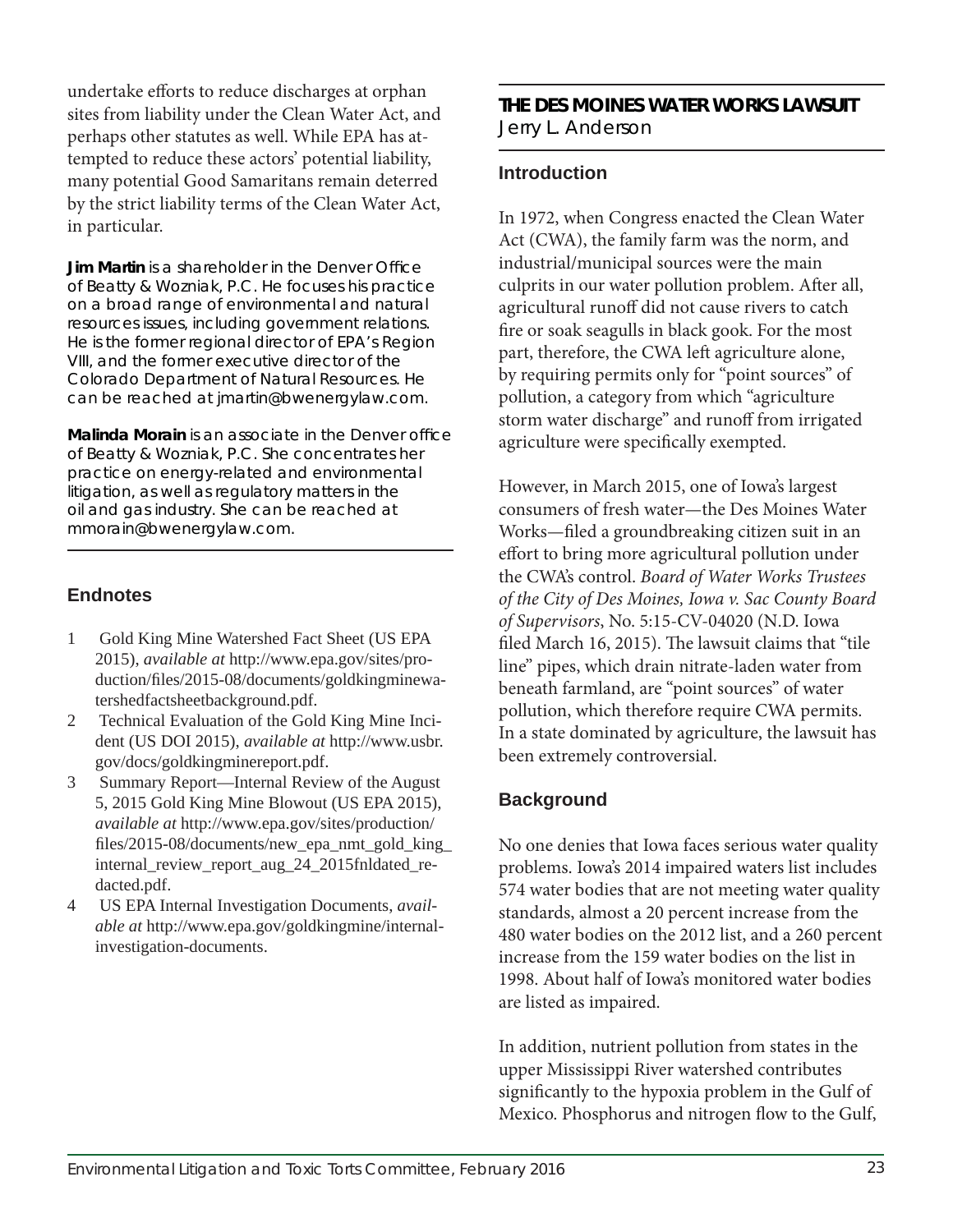creating a "dead zone" of extremely low dissolved oxygen levels. Last summer, the zone stretched over 5000 square miles, roughly the size of Connecticut. Recent studies indicate that 90 percent of the nitrogen and 66 percent of the phosphorus that Iowa contributes to this problem come from what are currently classified as "nonpoint" sources, unregulated under the CWA.

Although some of the nitrogen is from surface runoff from farmland, recent studies indicate that subsurface tile drainage contributes significantly to nitrate pollution. Underground tile drainage has been around since Roman times, when the tiles were actually made from clay. Today, the practice consists of burying PVC pipes with holes in the top, so that water will seep in and be directed to nearby ditches or streams.

In some parts of Iowa, the land cannot be farmed without subsurface drainage. In northwest Iowa, particularly, the high water table and poor drainage make tiling almost universal. Recent monitoring of tile lines in northwest Iowa shows that these discharges often contain high concentrations of nitrates.

Although Iowa environmental officials have long recognized that the vast majority of the state's water pollution emanates from agricultural sources, state law gives the state environmental agency, the Iowa Department of Natural Resources (IDNR) almost no authority over them. In contrast, some agricultural states have increased their regulation of agricultural operations. Minnesota, for example, requires 50-foot vegetative buffers near lakes and streams, and has strict limitations on fertilizer and manure applications within 300 feet of public waters and open tile intakes. That state has also appropriated about \$33 million/year in water quality improvement funds from a 3/8-cent sales tax increase.

Iowa, on the other hand, embraced a Nutrient Reduction Strategy in 2013 that is entirely voluntary. The strategy identifies numerous practices that would reduce nutrient (nitrogen and phosphorus) pollution, but recommends achieving these goals largely through education of farmers, coordination of efforts, and greater assessment. The strategy estimates that an additional \$1.2 to \$4 billion would be needed to achieve its goal of a 45 percent reduction in nutrient pollution, yet the strategy does not suggest where those funds would come from, and the Iowa legislature has provided minimal additional funds.

Thus, the Water Works lawsuit arose from its frustration with the legislature's repeated failure to take meaningful action toward water quality improvement.

#### **The Des Moines Water Works Lawsuit**

The Des Moines Water Works (DMWW) provides drinking water to about half a million people in Des Moines and surrounding communities. The DMWW draws its source water primarily from the Raccoon River, which flows through downtown Des Moines. However, the Raccoon River is impaired by nitrates, which frequently exceed the 10 mg/liter limit for drinking water sources. In order to deal with the nitrates, DMWW installed what it calls the world's largest nitrate removal system, which it has had to operate more frequently in recent years, at a cost of \$7000 per day. In addition, the equipment needs to be replaced soon, which DMWW estimates will cost between \$76 and \$183 million.

The IDNR completed a water quality improvement study (also known as the Total Maximum Daily Load or TMDL) for the Raccoon River nitrate impairment, which determined that 90 percent of the nitrate was contributed by what it classified as "nonpoint" sources. Moreover, 85 percent of the nonpoint total came from agricultural lands. IDNR studies also show that, in some upstream areas in the Raccoon River watershed, over 3/4 of the land mass is drained by tile lines.

Because IDNR classified agriculture's contribution to the nitrate problem as "nonpoint," the agency could not control those sources under the CWA's National Pollution Discharge Elimination System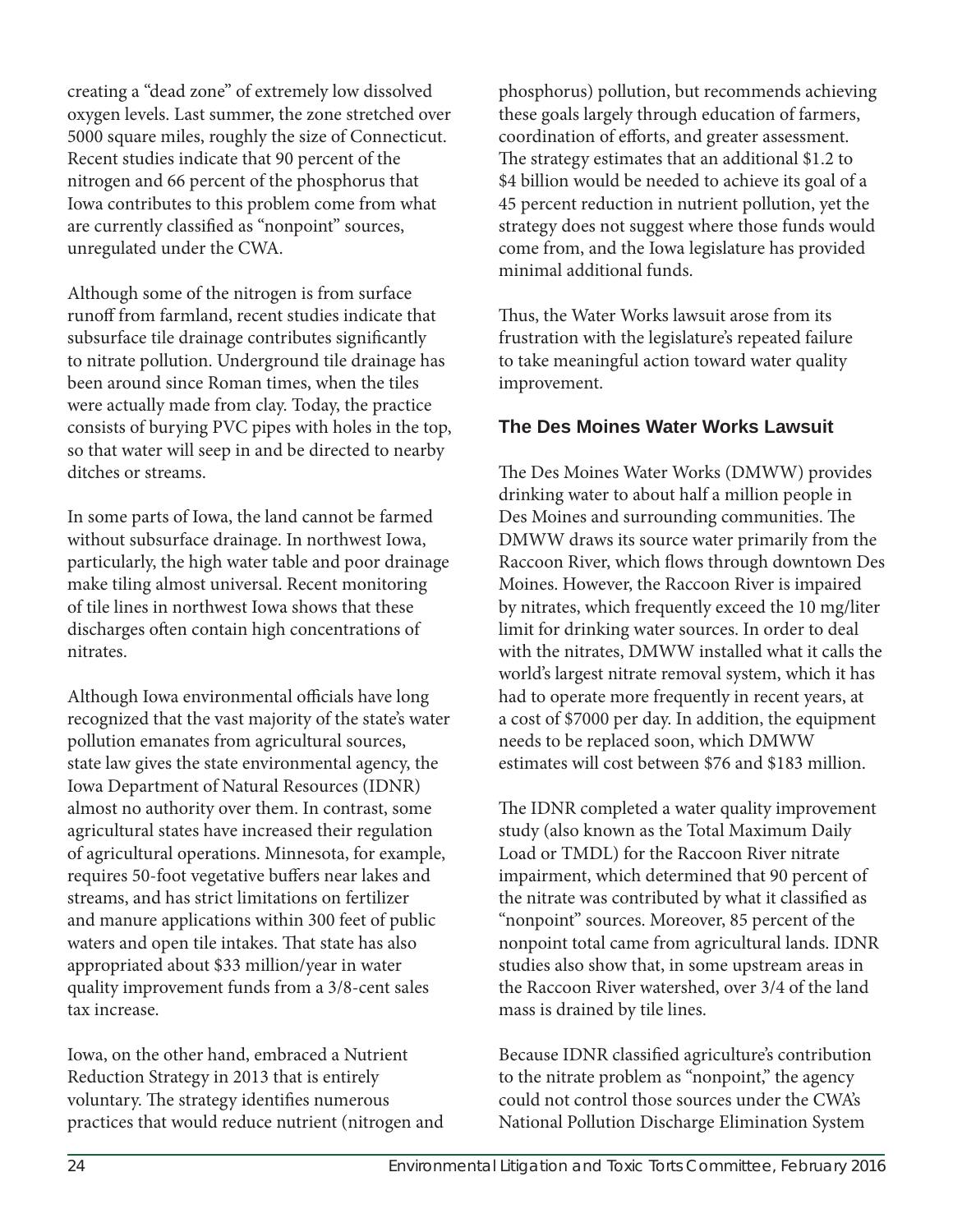(NPDES). NPDES permits are required only for discharges of pollution into the navigable waters from "point sources." Point sources are defined as "any discernable, confined and discrete conveyance . . . including but not limited to any pipe, ditch [or] channel. . . ." 33 U.S.C. § 1362(14).

DMWW's lawsuit is a citizen suit under the CWA, alleging that the tile line discharges from upstream counties are point source discharges, which require NPDES permits. Because drainage tile lines are pipes, which convey pollutants to the surface water, DMWW argues that they come within the point source definition. Privately owned tile lines drain into larger collector pipes and eventually into ditches or streams operated by drainage districts. In turn, the drainage districts, organized under state law, are managed by a county board of supervisors. In this lawsuit, DMWW sued the supervisors of three upstream counties, as the trustees of drainage districts from which DMWW has monitoring data showing significant nitrate discharges.

The biggest hurdle the lawsuit faces is the agricultural stormwater discharge exemption. The point source definition specifically excludes "agricultural stormwater discharges and return flows from irrigated agriculture." The DMWW claims that the discharges in this case are not "stormwater," which flows off the surface of land during rain events. Instead, these discharges consist of groundwater—the tile lines operate to prevent the water table from rising too high, into the root zone of the growing crops. Although some stormwater also infiltrates the tile lines, the DMWW alleges that discharges with high nitrate concentrations "are almost entirely groundwater." DMWW Comp. ¶ 155.

The DMWW complaint also alleges that the discharges violate state pollution statutes. The lawsuit includes common law counts based on public and private nuisance, trespass, and negligence. Significantly, the common law counts request compensatory damages for nitrate removal costs, a remedy unavailable under the CWA citizen suit provision. Finally, the complaint alleges

several constitutional violations. DMWW alleges that the drainage districts are "taking" its property without compensation, by the physical invasion of nitrate discharges. In addition, the complaint includes a count under 42 U.S.C. § 1983 for the violation of the DMWW's due process and equal protection rights.

Trial is scheduled for August 2016. The defendant counties moved for partial summary judgment in September, and the court held oral arguments on the motion on December 21. The summary judgment motion, however, does not involve the Clean Water Act claim.

In the meantime, political maneuverings are expected during the state legislative session beginning in January. One idea being floated by some legislators would authorize a sales tax increase to fund water quality improvement projects. Other legislators have threatened to deprive the Water Works, a subdivision of the state, of the right to sue another subdivision, in this case the counties. Still others seek to impose setback or buffer strip requirements to reduce agricultural pollution.

If DMWW wins on its CWA count, the drainage districts would need to obtain NPDES permits. Significantly, the suit does not involve individual farmers, although certainly farm groups worry that a decision in DMWW's favor could lead to that result down the road. A ruling for DMWW, however, would not necessarily mean that IDNR would require individual permits—it could decide to use "general" permits, as it has for certain types of construction site stormwater or private sewage system discharges. IDNR would also need to determine the best technology available for this type of discharge, or use water quality-based effluent limits. End-of-pipe treatment possibilities range from wetlands to more expensive wood-chip bioreactors.

In a larger sense, the DMWW lawsuit is the latest in a series of attempts to bring agricultural pollution sources under greater regulatory control.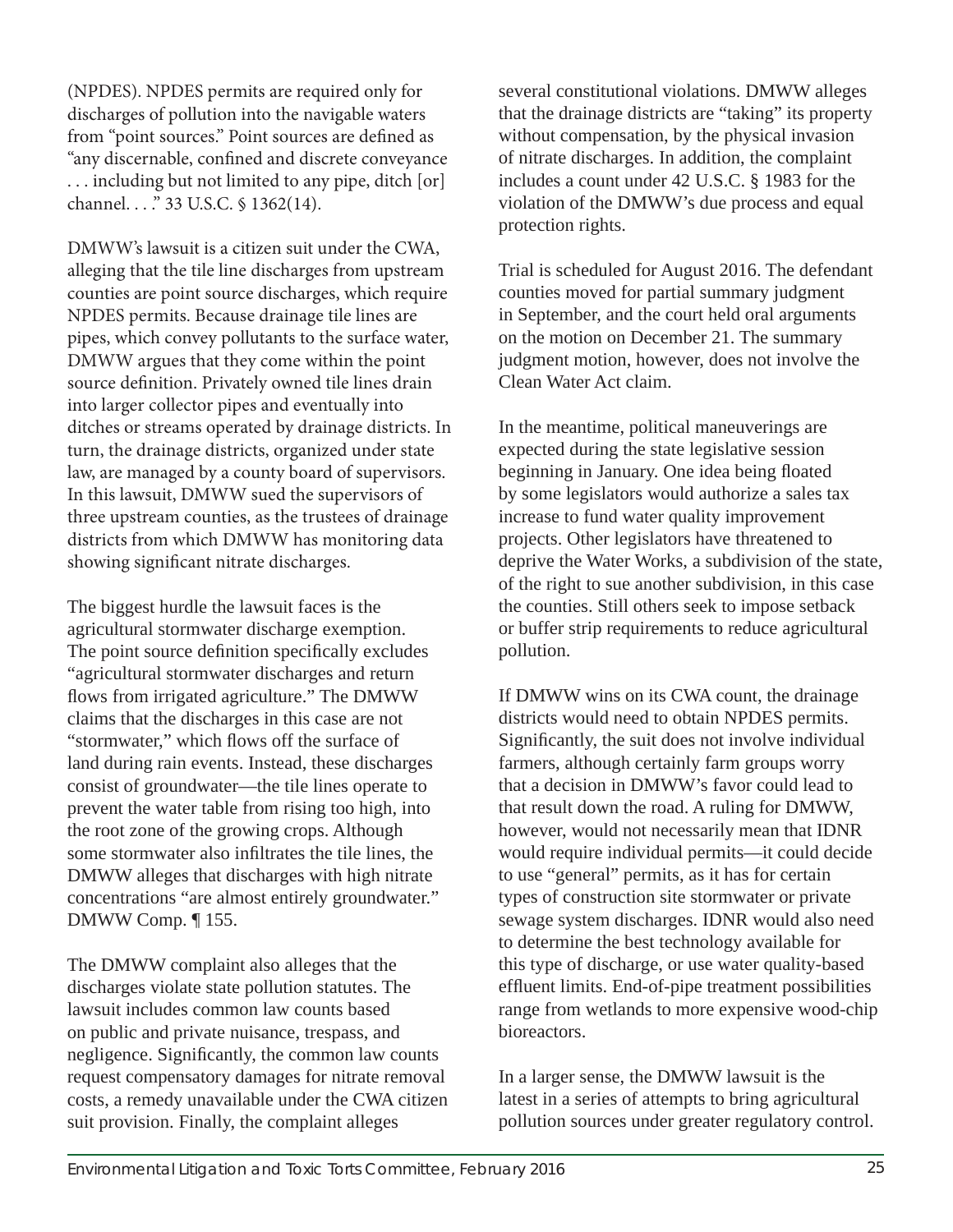In 1994, the *C.A.R.E. v. Southview Farm* case began this series, by holding that the runoff of manure spread by a dairy farm could constitute a CWA point source. *Concerned Area Residents for the Environment v. Southview Farm*, 34 F.3d 114 (2d Cir. 1994). More recently, in *Alt v. E.P.A.*, the Fourth Circuit rejected EPA's attempt to bring polluted discharges from a poultry operation within CWA point source control, citing the agricultural stormwater discharge exemption. *Alt v. EPA*, 758 F.3d 588 (4th Cir. 2014). In January 2015, the Eastern District of Washington found that a large dairy operation's manure, stored in lagoons and applied on fields, could be "solid waste" under the Resource Conservation and Recovery Act. *Cmty. Ass'n for Restoration of the Env't., Inc. v. Cow Palace, LLC*, 80 F. Supp. 3d 1180 (E.D. Wash. 2015).

Is subsurface tile line discharge stormwater or not? A federal judge in Sioux City, Iowa, will soon be hearing experts debate that question in a case that could have far-reaching consequences.

**Jerry L. Anderson** *is the Richard M. and Anita Calkins Distinguished Professor of Law at Drake University Law School. He can be reached at jerry. anderson@drake.edu.*

#### **GENOMICS IN TOXIC TORT LITIGATION— ARE WE THERE YET?** Lisa A. Bailey, Ph.D., and Robyn L. Prueitt, Ph.D., DABT

Advances in genomics are coming at a rapid pace from the scientific community, and this information is making its way into toxic tort litigation. Genomics is a discipline of genetics involving the structure and function of genes in the human genome. Genes are subsections of DNA that tell the body which proteins to make. Sequencing of the entire human genome in 2001 has allowed for identification of differences in DNA sequences between individuals. Although 99.9 percent of human DNA is the same from one person to another, the small differences in DNA sequence between individuals is what makes each person unique. These differences can also lead to differences in disease rates. Variations in DNA sequence among individuals are called polymorphisms or mutations, with mutations being less common than polymorphisms. Single nucleotide polymorphisms (SNPs) are the most common type of polymorphism, involving a difference in just one base pair between individuals within a particular sequence of DNA. While most polymorphisms have no effect on an individual, others may cause illness or make an individual more susceptible than others to certain health effects. Polymorphisms are usually identified by genetic testing by a health-care professional. Personal genetic testing services have also been developed over the last decade to identify SNPs, although this is typically in the context of identifying ancestry and not risk of a particular disease.

Increased risk of a certain disease may involve a particular SNP or mutation, or a person's overall genetic makeup. There are also many environmental factors that influence an individual's health, such as diet, smoking, lifestyle, behavior, stress, and exposure to chemicals in water, air, and soil. The interaction between these factors and an individual's genetic makeup is known as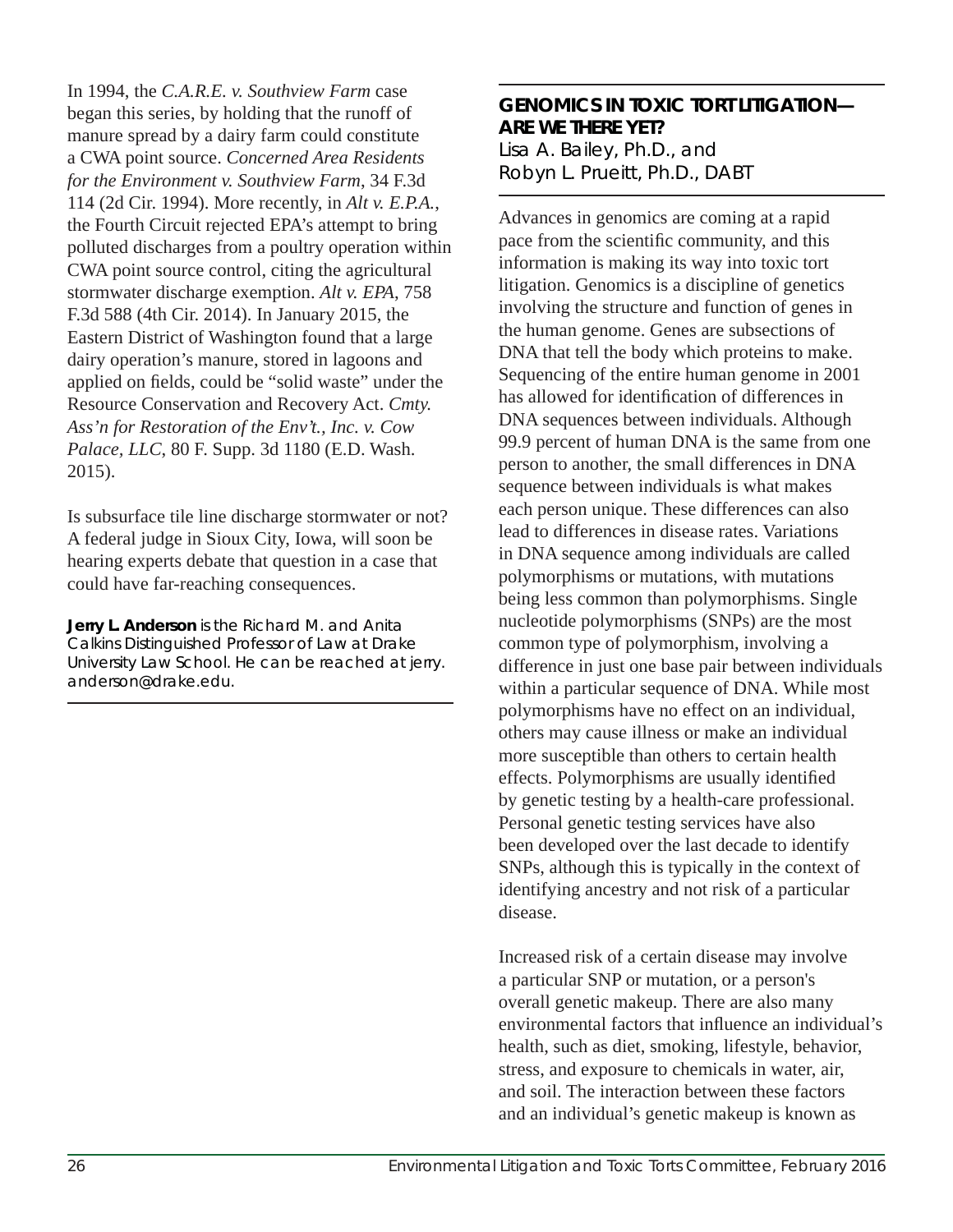gene-environment interaction. Gene-environment interactions can explain why some people develop lung cancer from secondhand smoke, while others can smoke two packs a day for 50 years and remain cancer free.

The recent ability to understand variation in the human genome has led to an increase in studies that report associations between certain diseases and individual SNPs or mutations. For diseases that can also be associated with a particular environmental agent, the questions become: (1) Does the SNP or mutation result in increased susceptibility to a particular disease? (2) Is the increased susceptibility caused only by the SNP or mutation, regardless of exposure to environmental agents known to cause the disease? or (3) Does the increased susceptibility also require exposure to the particular environmental agent to cause increased risk of disease? These questions are becoming very important as genetic variation is finding its way into toxic tort litigation. As an example, here we discuss the recent discovery of an association between mutations in the *BAP1* gene and an increased risk of malignant mesothelioma.

Mesothelioma is a highly aggressive tumor primarily caused by exposure to asbestos, yet the risk of developing mesothelioma in occupational cohorts highly exposed to asbestos is only about 5 percent (Testa et al., 2011). Researchers hypothesized that the very low percent of cases in highly exposed working populations could be related to a genetic predisposition, and a number of studies have been conducted to test this hypothesis. Recent studies have shown that certain mutations in the *BAP1* gene (a tumor suppressor gene) that render its protein product inactive are associated with increased risk of mesothelioma and several other cancers (e.g., ocular melanoma, cutaneous melanoma, renal cell cancer) (Testa et al., 2011; Carbone et al., 2015; Alakus et al., 2015; Klebe et al., 2015; Maki-Nevala et al., 2015; Cheung et al., 2015a, b; Betti et al., 2015; Taylor et al.,  $2015$ ; Wadt et al.,  $2015$ ). This association was first identified by studying several Turkish families with an unusually high incidence of mesothelioma

that resided in a town where a naturally occurring fibrous mineral ("erionite") similar to asbestos is found (Dogan et al., 2006). Several studies have suggested that even minimal exposure to asbestos greatly increases the risk of mesothelioma in those with a *BAP1* mutation (Testa et al., 2011; Napolitano et al., 2015; Xu et al., 2014). Although some studies suggest the possibility that *BAP1* mutations alone can cause mesothelioma, most cannot rule out the possibility that very low levels of asbestos exposure occurred.

There are several hypothetical scenarios involving possible asbestos exposure, mesothelioma, and *BAP1* mutations in toxic tort litigation that one can imagine. One scenario might involve a claim by a plaintiff that his known *BAP1* mutation caused him to be more susceptible to an occupational exposure to asbestos than the general population, and that this exposure caused his mesothelioma. Another scenario might be to use a possible *BAP1* mutation as an alternate cause of mesothelioma by the defense, with an argument that mesothelioma would have occurred even without the claimed occupational asbestos exposure. To make an argument for either scenario, good information about all asbestos exposures (occupational and non-occupational) is critical. However, the level of asbestos exposure that is necessary to cause mesothelioma in people with a *BAP1* mutation is not known. The state of the science for either side of the argument is still relatively new, with many uncertainties that have yet to be resolved.

For the first scenario, the plaintiff would need to prove that his level of asbestos exposure, in combination with a *BAP1* mutation, was sufficient to cause his increased susceptibility to mesothelioma. There is some threshold of asbestos exposure below which no increased mesothelioma risk will occur, even for those with increased susceptibility. That level is not currently known and is likely different for different individuals. Several recent studies suggest that even very low levels of exposure to asbestos (i.e., those not expected to result in increased risk of mesothelioma for the majority of individuals in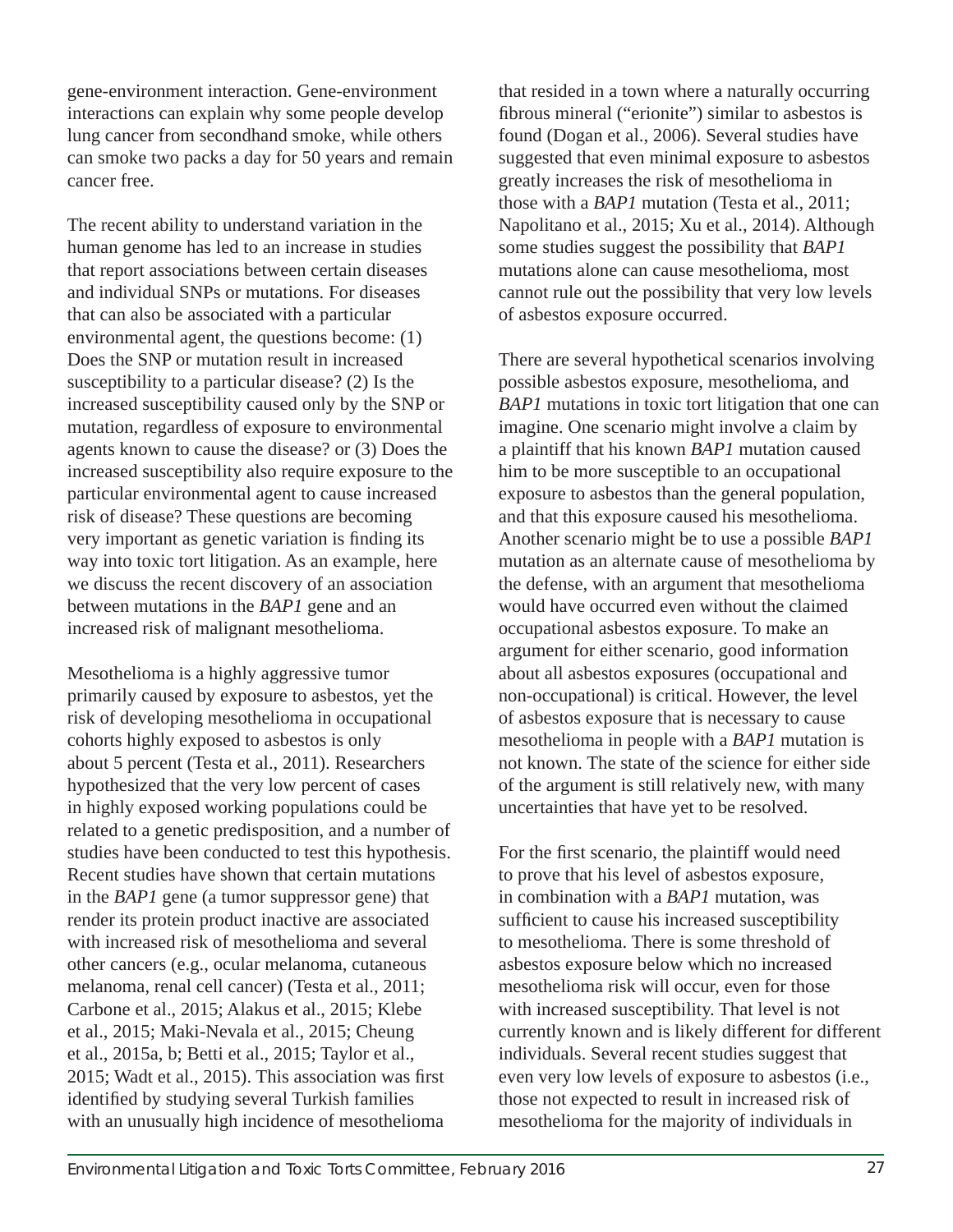the population) increase the risk of mesothelioma in people with *BAP1* mutations. If this is the case, then the plaintiff could argue that occupational levels of asbestos, even if very low, caused his mesothelioma. One must then consider how exposures might compare to background levels of asbestos, as well as the relevance of a potential susceptibility for an individual in comparison to the majority of the general population and the asbestos-exposed working population. If extremely low levels of asbestos are found to be associated with increased risk of mesothelioma in a small percentage of workers with a *BAP1* mutation, should occupational levels of asbestos in air be set even lower than they are already? Are these levels potentially close to background asbestos levels (e.g., possibly close to levels observed in one's home)? We are obligated to protect susceptible individuals. But even if health-protective guidelines are based on the most susceptible individual, and the level is very low, it will be very difficult to argue that any exceedance of that level from a particular source of asbestos caused an individual's disease when there may be similarly low levels of asbestos exposure from other sources. It will be—and often already is very hard to argue which exposure actually caused the disease. In addition, not all individuals with a *BAP1* mutation who are exposed to asbestos will develop mesothelioma. Other genes (Cheung et al., 2015b; Betti et al., 2015) and other environmental factors, such as ionizing radiation (Goodman et al., 2009; Jasani & Gibbs, 2012), may also affect risk, but may be hard to identify.

For the second scenario, the defense would need to prove that the occupational asbestos exposure was low enough that it could not have caused the plaintiff's mesothelioma, even with a predisposing *BAP1* mutation. The difficulty with this argument for the defense is that several studies suggest that the *BAP1* mutation alone does not cause mesothelioma and that some asbestos exposure is needed, even if it is very low. One could argue that an individual with a *BAP1* mutation has such a strong susceptibility for mesothelioma that any asbestos exposure, even background levels, could

have caused his or her disease, so it cannot be proven that it was caused by occupational asbestos exposure. It is not clear if *BAP1* mutations also increase the risk of mesothelioma from other possible environmental causes, such as ionizing radiation. Therefore, the alternate causation argument will still be tied to asbestos, and an argument of exposure level and possible alternate sources of asbestos exposure will be critical.

For the defense, if occupational exposures can be shown to have been low and relatively safe for the majority of the general population, and possibly only likely to cause disease in those with a *BAP1* mutation, another possible argument might be state of knowledge. Should the defense be responsible to protect a very small percent of the population from levels that would not typically trigger disease in most people? This becomes an ethical argument about whom we protect, and therefore a potentially difficult argument to put forth. Perhaps once we gain a clearer understanding, companies can consider protecting susceptible workers going forward (maybe by screening for the *BAP1* mutation for certain occupations that might involve asbestos exposure). But, should companies be responsible for diseased individuals who were exposed years ago, well before the *BAP1* mutation was known? To get to this point, there needs to be a better understanding of what specific *BAP1* mutation is actually necessary to lead to susceptibility. Not all mutations in the *BAP1* gene will increase risk, and the specific *BAP1* mutations associated with increased mesothelioma risk have not been fully characterized. It will also be necessary to understand the difference in potential onset of disease for those with and without the mutation, and the exposure levels associated with potential disease for those with and without the mutation. Although the science is not there yet, it is moving quickly and we are gaining a better understanding of these issues.

Further, because *BAP1* mutations have been observed as both somatic mutations in tumor tissue (i.e., they were acquired during the process of tumor development) and as inherited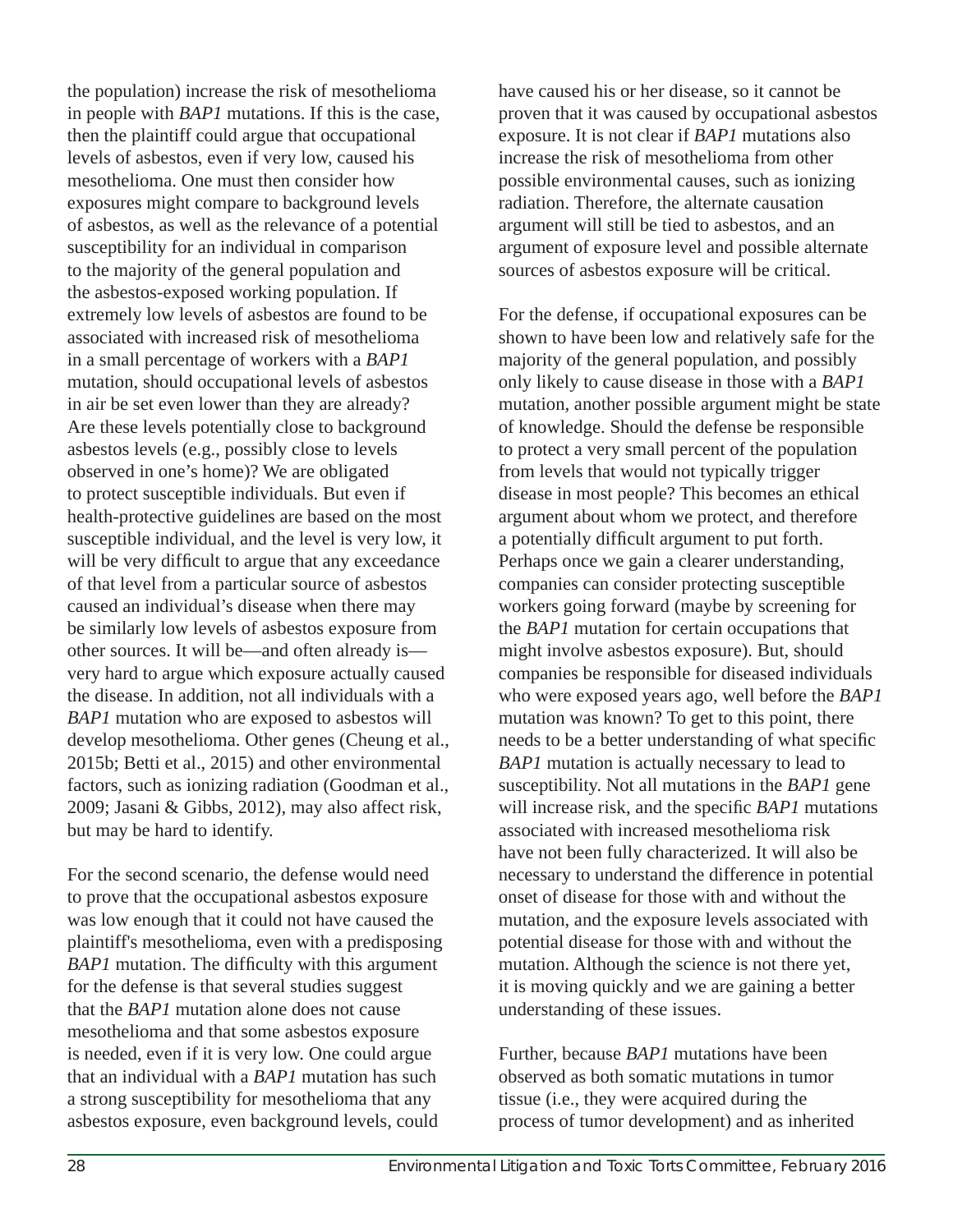germline mutations in all non-cancerous tissues of susceptible individuals, the *BAP1* mutations must be identified in normal cells to prove inherent susceptibility of an individual. It is not always possible to gain access to non-cancerous tissue, particularly if the patient has passed away. Clearly, for both scenarios, an understanding of an individual's exposure, or lack of exposure, to asbestos in the occupational environment would be critical to the argument for causation or alternate causation. While asbestos exposure can be identified and quantified by measuring asbestos fiber burden in a non-cancerous lung tissue sample, this is an invasive technique that is not commonly performed. Researchers are aiming to identify biomarkers of asbestos exposure that can be measured in easily accessible biological fluids or tumor biopsy tissues that were already acquired for diagnosis. Many such biomarkers have been proposed, such as proteins, DNA adducts, genomic alterations, and gene expression changes, but to date none of these have been sufficiently validated for diagnostic use. One issue is that the proposed biomarkers are often not very specific. For example, if 80 percent of asbestosexposed individuals display a particular biomarker of exposure and 20 percent of non-asbestosexposed individuals also display that biomarker, this indicates a difference in the presence of the biomarker between the exposed vs. non-exposed population. However, if the defense is claiming a lack of asbestos exposure, there is a chance that a non-exposed plaintiff will display this biomarker of exposure, resulting in a false positive. Thus, for a plaintiff trying to prove exposure when there actually was none (above background), false positives would be problematic for the defense. It is likely that a combination of asbestos exposure biomarkers will be necessary to sufficiently prove asbestos exposure, or lack of exposure. However, research to identify the particular combination of markers and tests for those markers is still being developed, and is not yet robust enough for the courtroom. The science is moving quickly, however, and there may soon be methods to more accurately determine potential asbestos exposure.

In conclusion, it is clear that gene-environment interactions are important factors contributing to disease risks, and recent advances in this area are making their way into the courtroom. While one can envision different scenarios as to how this information may be used by both plaintiffs and defendants, the state of the science for either side of the argument has many uncertainties that need to be resolved, indicating that genomic information alone does not provide definitive evidence for or against causation. In addition, a good understanding of exposure will still be critical. Although more research is needed, genetic biomarkers of exposure for asbestos and other agents are currently being developed. Use of such biomarkers in the near future, in combination with biomarkers of disease, could be very promising in toxic tort litigation.

**Lisa Bailey, Ph.D.** *and* **Robyn Prueitt, Ph.D.** *are senior toxicologists at Gradient, an environmental and*  risk sciences consulting firm. They specialize in the *evaluation of toxicology data to assess human disease causation in risk assessment and litigation support contexts, with particular interest in geneenvironment interactions. They can be reached at lbailey@gradientcorp.com and rprueitt@ gradientcorp.com.* 

#### **References**

Alakus, H., et al. 2015. "BAP1 mutation is a frequent somatic event in peritoneal malignant mesothelioma." *J. Transl. Med.* 13:122. doi: 10.1186/s12967-015-0485-1.

Betti, M., et al. 2015. "Inference on germline BAP1 mutations and asbestos exposure from the analysis of familial and sporadic mesothelioma in a high-risk area." *Genes Chromosomes Cancer* 54(1):51–62. doi: 10.1002/gcc.22218.

Carbone, M., et al. 2015. "Recent insights emerging from malignant mesothelioma genome sequencing (Editorial)." *J. Thorac. Oncol.* 10(3):409–11. doi: 10.1097/JTO.0000000000000466.

Cheung, M., et al. 2015a. "Germline BAP1 mutation in a family with high incidence of multiple primary cancers and a potential gene-environment interaction."